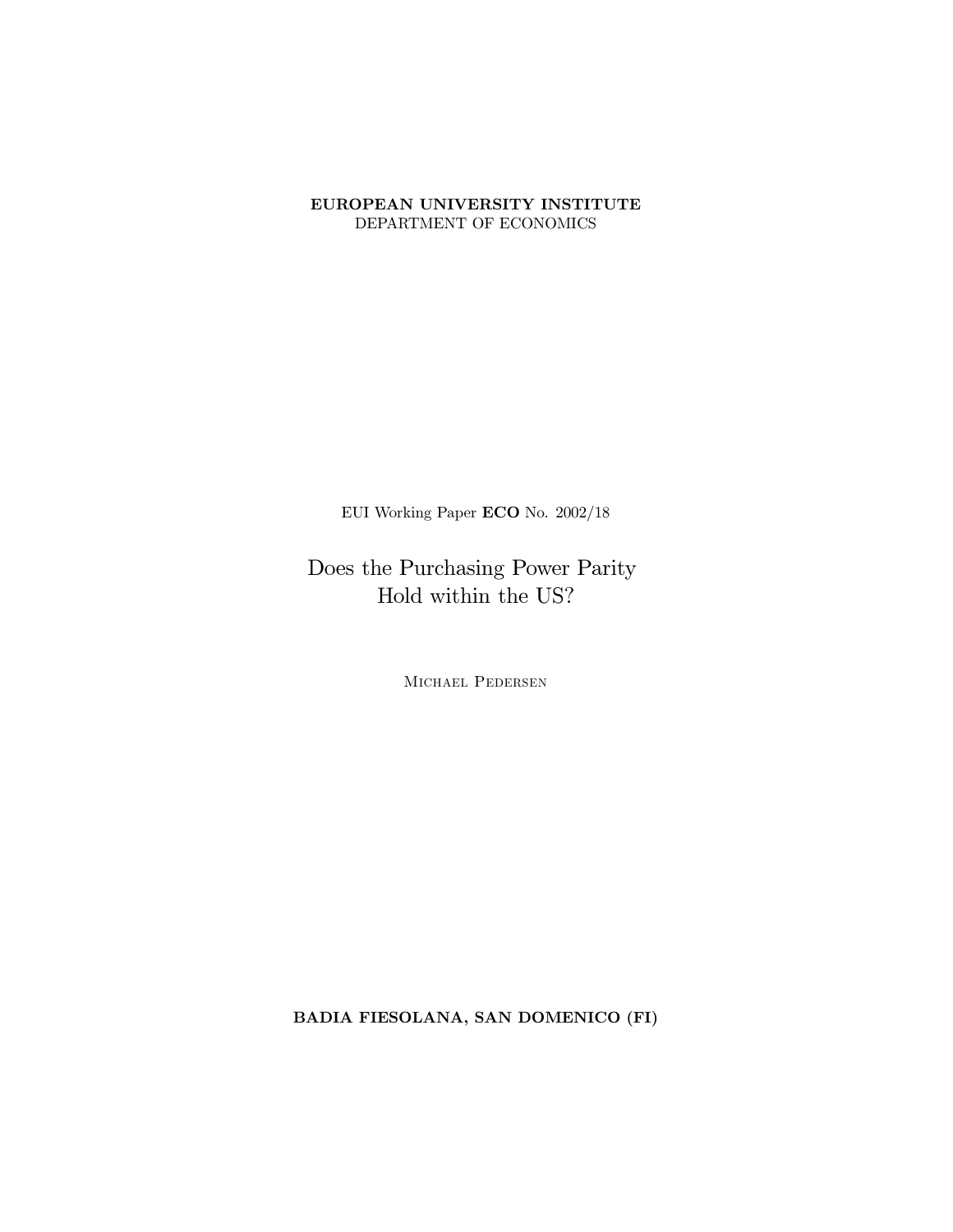All rights reserved. No part of this paper may be reproduced in any form without permission of the  $\text{author}(s)$ .

> $\odot$ 2002 Michael Pedersen Published in Italy in October 2002 European University Institute Badia Fiesolana I-50016 San Domenico $(\mathrm{FI})$ Italy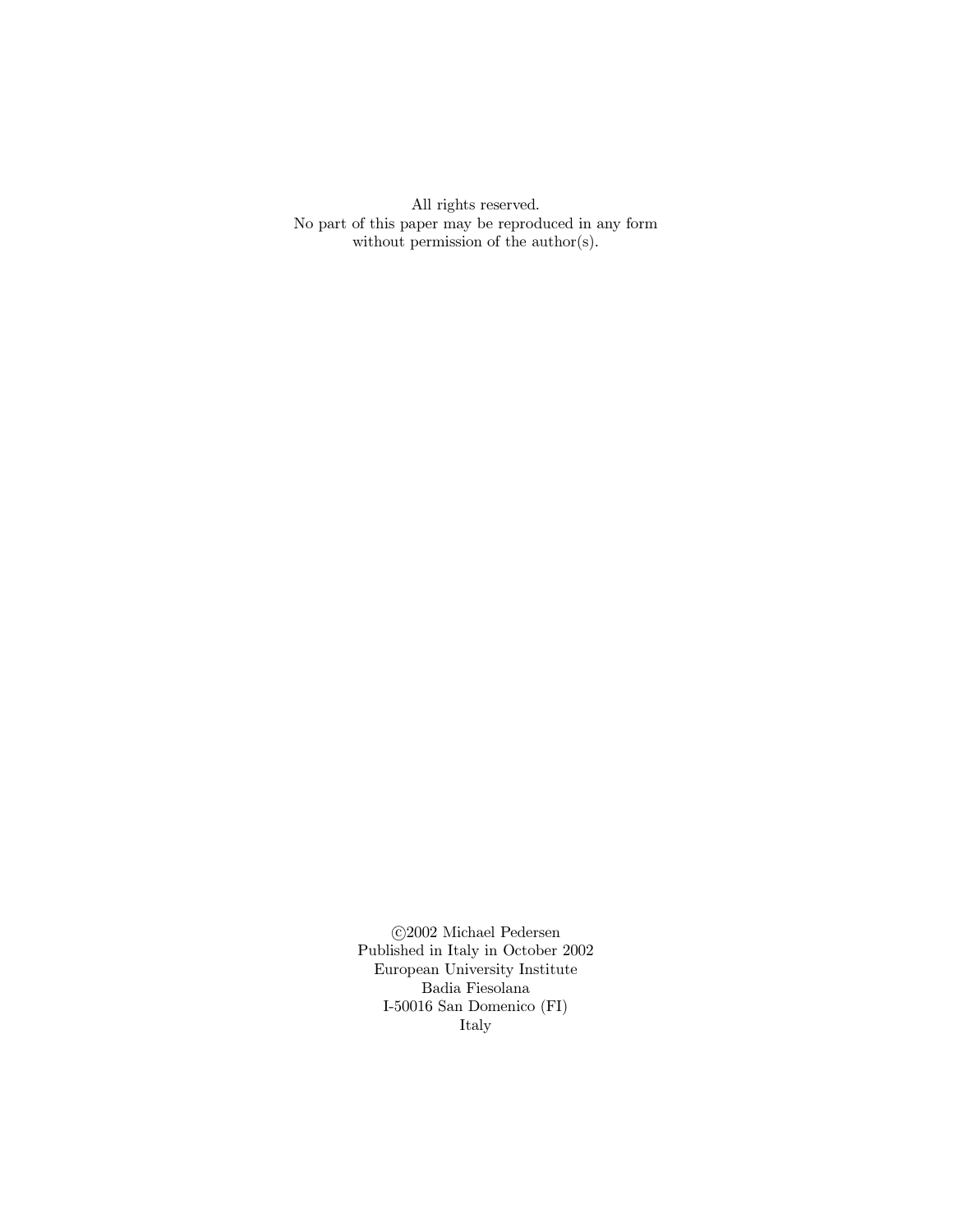# Does the Purchasing Power Parity hold within the US?<sup>∗</sup>

Michael Pedersen† 9 October 2002

#### Abstract

This paper investigates whether the PPP holds between four metropolitan areas in the US applying a cointegrated VAR model. Three definitions form the basis of the empirical analysis. One relates the concept of underlying inflation to the sharing of common stochastic  $I(2)$  trends. The second is simply an econometric formulation of the PPP, whereas the third allows for adjustment of price levels. Evidence is found in favor of the same underlying inflation. Adjustment of price levels, however, has only taken place between the three geographically closer areas.

Keywords: PPP, Cointegrated VAR, common I(2) trends. JEL classification: C32, C52, E31.

<sup>∗</sup>This paper is part of my Ph.D. Thesis. Besides my supervisors, Søren Johansen and Anindya Banerjee, I would like to thank Michael Jansson, Katarina Juselius, Maurice Obstfeldt and Andrew Rose for useful comments and discussions. Also comments from participants at the conference 'Bridging Economics and Econometrics. Empirical Applications and Econometric Methods' held in Florence on 6-9 June 2001 are appreciated. All remaining errors are of course to be blamed on me.

<sup>†</sup>Economics Department, European University Institute, Florence, Italy. Email: michael.pedersen@iue.it.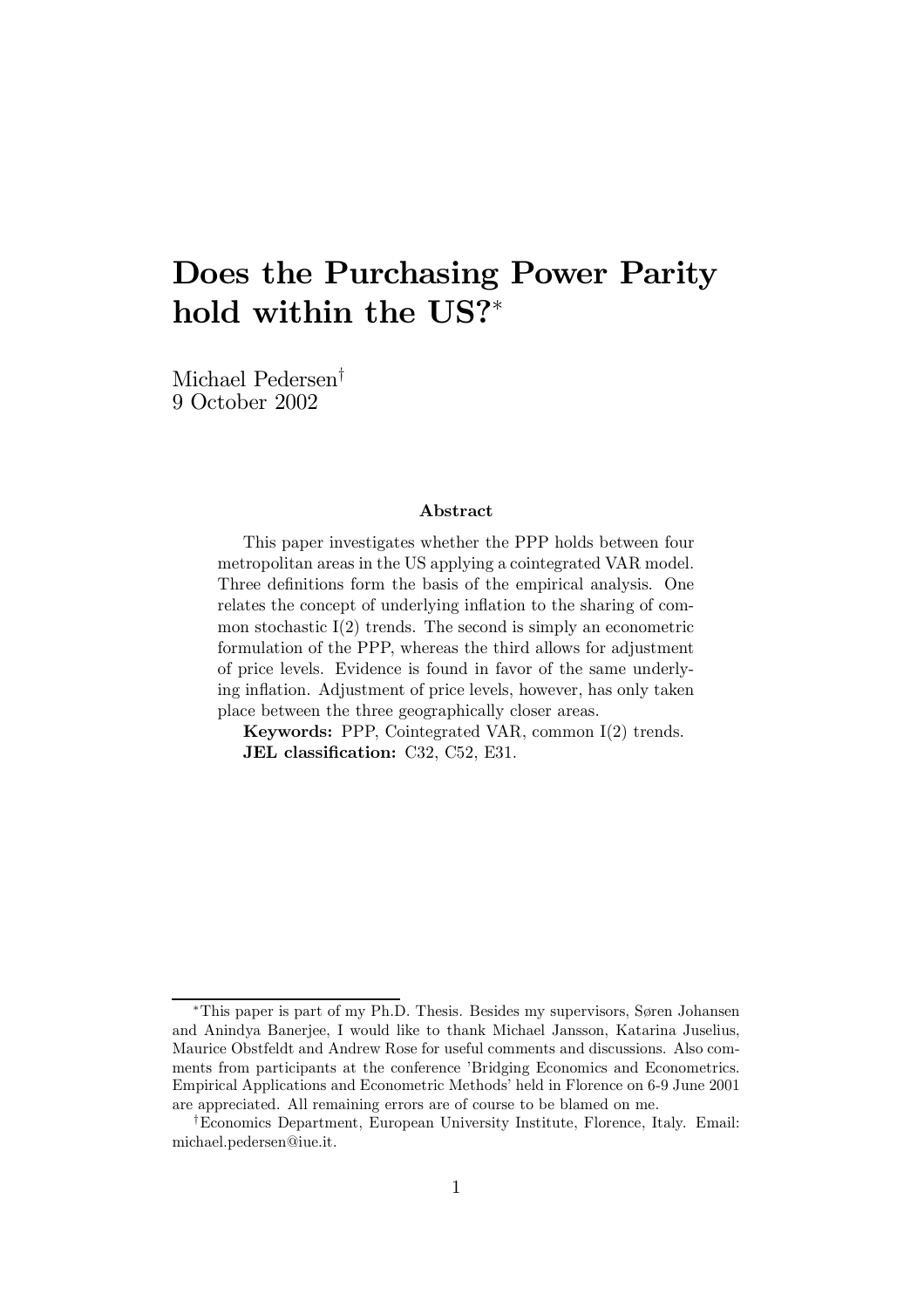### 1 Introduction

The present paper investigates the extent to which the Purchasing Power Parity (PPP) holds within the US. Evidence is found that prices are integrated of order 2 making it possible to take advantage of the rich structure of the cointegrated Vector Autoregressive (VAR) model for I(2) variables. This paper contributes to the existing literature by testing the PPP within an area with no trade barriers and where trade is associated with no risk of fluctuations in exchange rates. In this sense, it can also be considered as a benchmark case for what can be expected within the euro area with respect to the convergence of price levels.

Cassel (1922) was one of the first economists to pay attention to the question of whether or not goods are priced identically in different physical locations. He notes that "When two currencies have undergone inflation, the normal rate of exchange will be equal to the old rate multiplied by the quotient of the degree of inflation in the one country and in the other. There will naturally always be found deviations from this new normal rate, and during the transition period these deviations may be expected to be fairly wide.". Within the last two decades, in particular, extensive research has focused on how to measure and test the law of one price (LOP) between two identical goods traded at different physical locations. In the aggregated form this is known as the PPP. The development of strong econometric tools has intensified the research still further. Excellent reviews of literature and methods for empirical testing are given by Breuer (1994) and Froot and Rogoff (1995).

Much recent empirical testing of PPP has applied Johansen's (1991) econometric method to detect cointegration between non-stationary time series in a multivariate framework. Traditional studies focus on two or more countries with different currencies. These can be countries with either floating or fixed exchange rates. The present analysis, on the other hand, applies the Johansen technique to test whether the PPP holds within a currency union, i.e. an area with perfectly fixed exchange rates.

The data used here consists of monthly observations for the consumer price indices (CPI) for a period of 45 years from four metropolitan areas in the US. Based on evidence from earlier studies Froot and Rogoff (1995) note, among other things, the following: "... it is easier to reject the nocointegration null across pairs of currencies that are fixed than across pairs that are floating."; "...tests based on CPI price levels tend to reject less frequently than tests based on WPIs."; and "... cointegration tests seem to yield much more reliable results when estimated over long sample periods...". Hence, a priori one might expect to find strong evidence in favor of PPP in the empirical analysis carried out in the present context.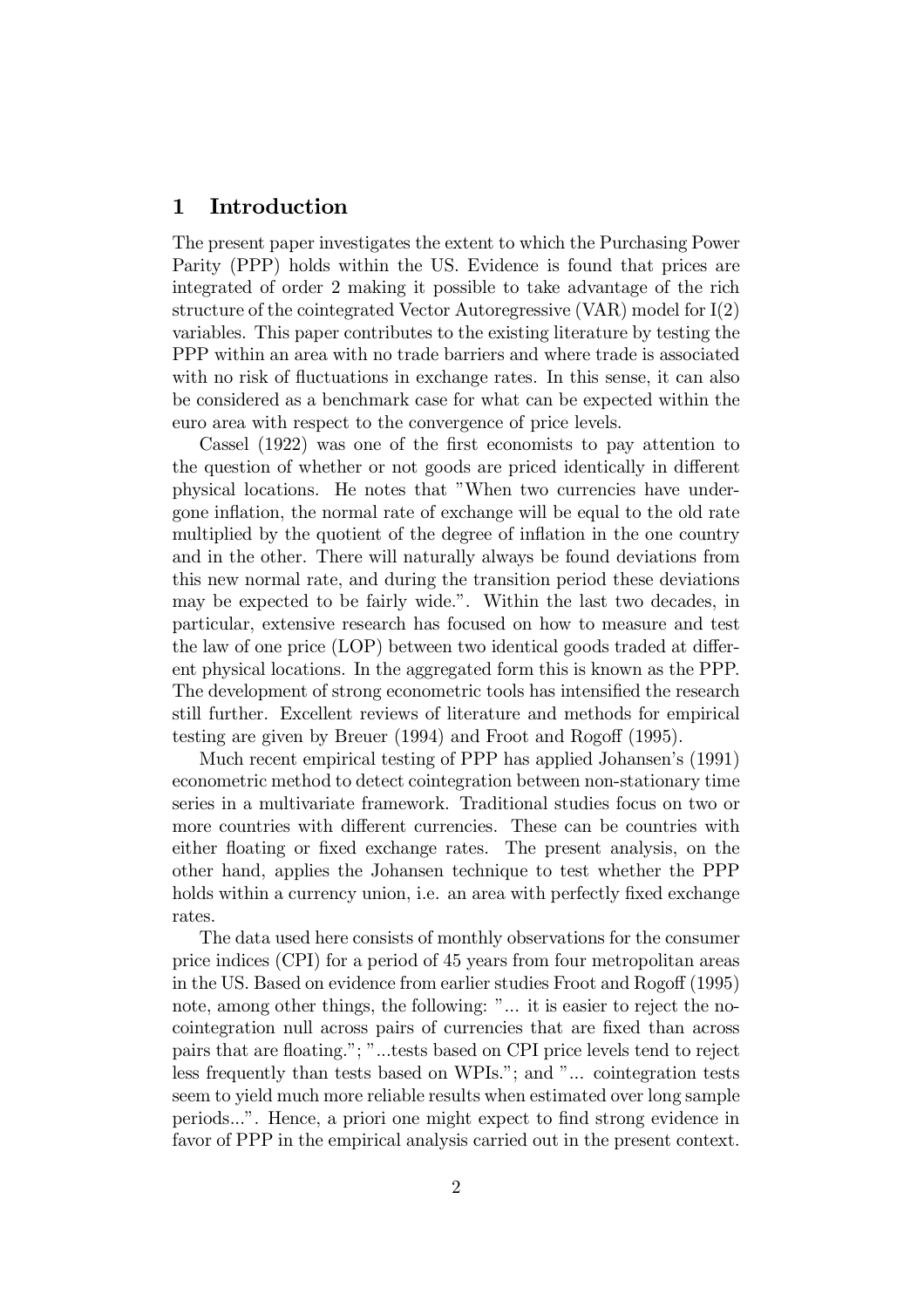As will be revealed, however, this is not the case.

To my knowledge this is the first paper to study PPP within a single country applying a multivariate cointegration framework allowing prices to be integrated of order 2. Several papers, however, investigated whether the LOP holds within a single country. Engle and Rogers (1996) investigate price differences between cities in America as well as in Canada. They find that the distance between cities matters in terms of relative prices, but geographical borders matter more. Parsley and Wei (1996) study 51 prices (traded and non-traded goods) from 48 US cities. They find evidence that the convergence rate to the PPP is higher than that which is typically found in cross-country studies. This rate, however, is slower the farther apart the cities are. Bayoumi and MacDonald (1998) apply a panel data framework and reach similar conclusions. They argue that relative price movements within countries are caused by real factors. Such results might throw doubt on the likelihood of finding strong evidence in favor of PPP in the present context. In a recent study Engle and Rogers (2001) surprisingly discover that variability in prices in the US are higher for traded than non-traded goods.

The rest of the paper is organized as follows: The next section contains a brief discussion of theoretical and empirical considerations with respect to the PPP theory in the context applied in this paper. A new definition of PPP which takes into account that price levels might adjust to each other is introduced and explained by a small economic model. In section 3, the econometric methods used in the empirical analysis in section 4 are discussed, while section 5 summarizes and concludes the analysis.

#### 2 Theoretical and empirical aspects of PPP

In theory the price of a good should be the same even though it is traded in different physical locations. If this were not the case consumers would simply purchase the good where it is cheaper, forcing the producers to equalize prices. In reality, however, this is not the case for a number of reasons, such as cost of transportation, taxes etc. Rigidities in prices (such that they do not adjust as fast as exchange rates change) might also be a reason for the PPP not to hold in the short run. Yet prices should adjust in the long run to avoid arbitrage. Hence, PPP is considered a feature most likely to hold in the long run.

Let us first consider a simple general form of the parity in absolute form. Letting  $P^i$  be the price of a particular good - or more precisely a basket of goods - in country i and  $E^{ij}$  the exchange rate between country i and j (i.e. the price in country i's currency for one unit of country j's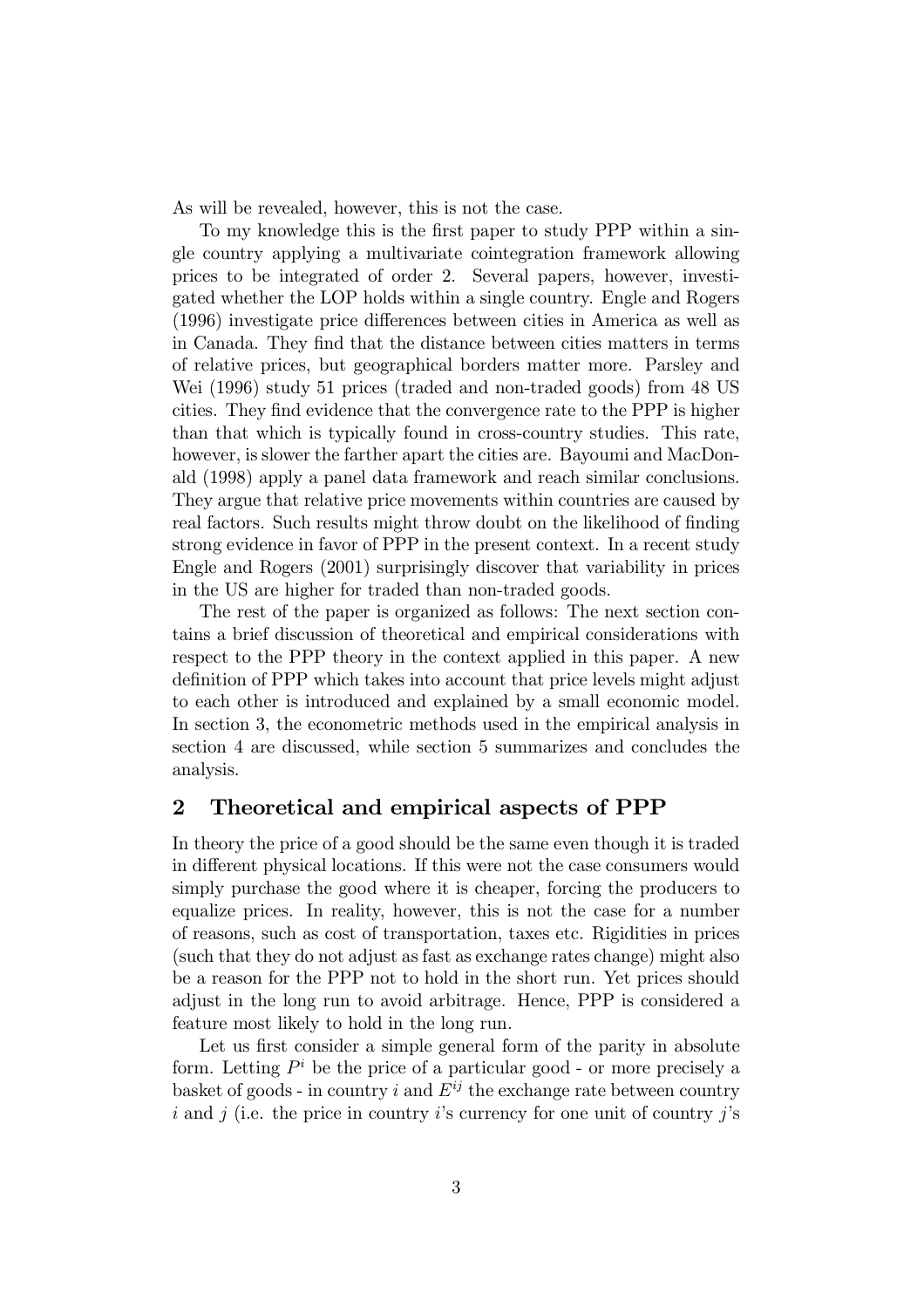currency), the PPP between country  $i$  and  $j$  can be written as

$$
P^i = P^j E^{ij}.\tag{1}
$$

In the empirical analysis below it is investigated whether the PPP holds between four areas in the US. Since these use the same currency, we can simply set  $E^{ij} = 1$ . Letting small letters denote logarithm, the absolute PPP in the present context reads:

$$
p^i = p^j. \tag{2}
$$

According to (2) the price levels should be the same in all areas within the US. The relative form of the PPP states that the inflation rate should be the same in these areas:

$$
\Delta p^i = \Delta p^j. \tag{3}
$$

The relations (2) are (3) are based on theoretical relations and will only hold in specific cases. In general, there will exist a process  $h_t$  such that the following relation will hold:

$$
p_t^i = p_t^j + h_t + const,
$$
\n<sup>(4)</sup>

where  $h_0 = 0$  and  $const = p_0^i - p_0^j$ . The relative version of PPP will hold if  $h_t = 0$  for all t, and the absolute version holds if furthermore const = 0, i.e. if  $p_0^i = p_0^j$ . The term can be interpreted as the deviation from the PPP.

When testing theoretical formulations such as (2) and (3) empirically, a more flexible formulation might be needed.<sup>1</sup> This refers to the stochastic properties of the time series. We will allow for the prices to be integrated of order 1 or 2. Hence, it follows that  $h_t \sim I(d)$ , for  $d = 0, 1, 2$ . If  $d = 0$  the PPP holds. Since indices are considered the condition  $const = 0$  is not straightforward to interpret. It will be argued below that if price levels are adjusting towards each other, the process  $h_t$  might be interpreted in terms of the inflation rate. Hence, we get a relation on the form

$$
p^i = p^j + \kappa \Delta p^i,\tag{5}
$$

where  $\kappa$  is a coefficient which could be positive, negative or possible zero in which case (2) and (5) coincide.

The econometric implications of (3) and (5) depend on the properties of the time series for the prices. Some empirical evidence suggests that inflation is non-stationary, i.e. that price levels are integrated of order

<sup>&</sup>lt;sup>1</sup>See also Haavelmo (1944) and Juselius (1995) for discussion of this point.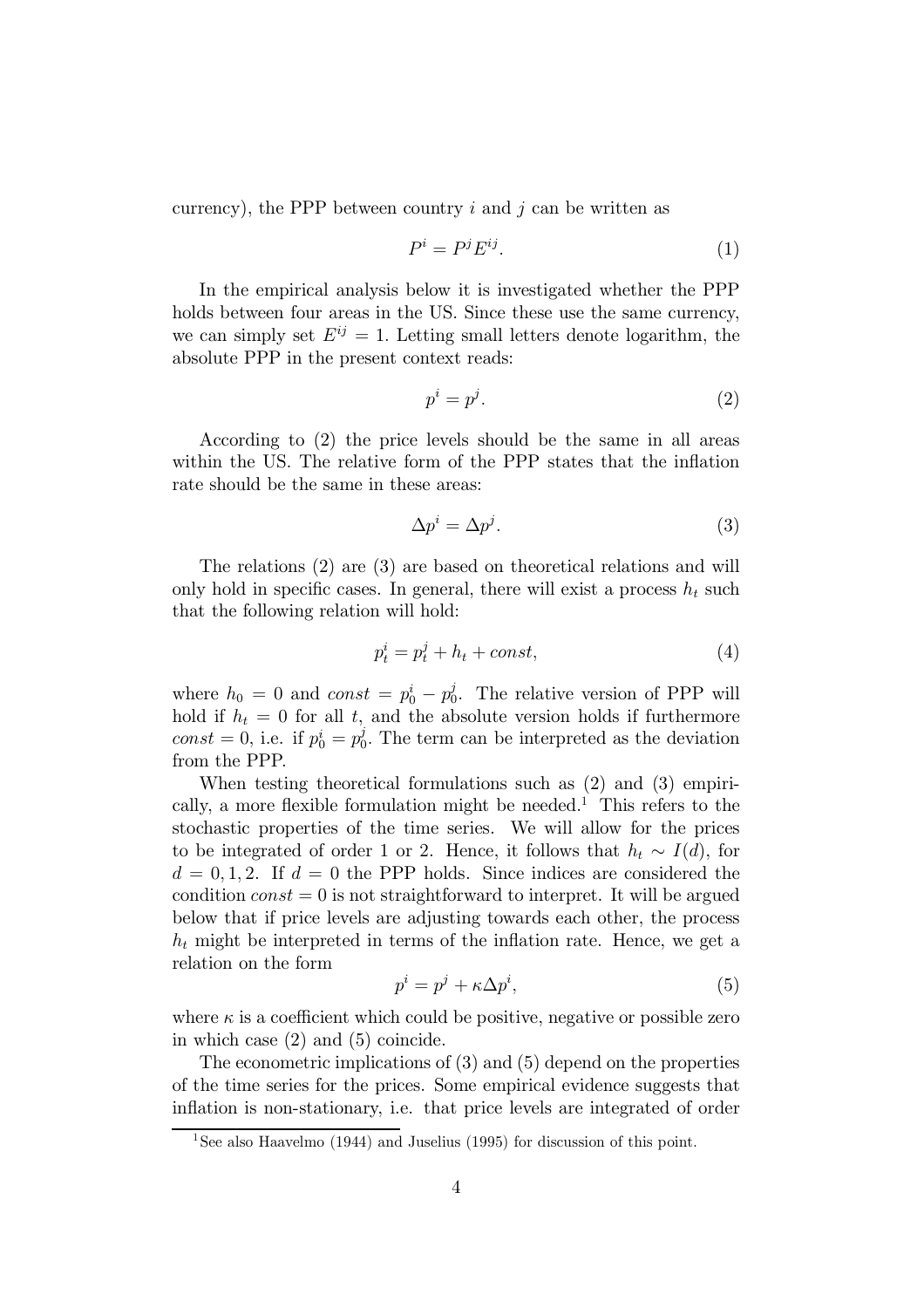2. If this is the case and the impact from the  $I(2)$  trend is the same, the properties of the series can be given interpretations related to the PPP. These are given in the three following (econometric) definitions:<sup>2</sup>

**Definition 1** Let us consider two time series for prices and let  $p_t^i, p_t^j \sim$  $I(2)$ . If  $p_t^i$  and  $p_t^j$  cointegrate such that  $p_t^i - p_t^j \sim I(1)$ , that is  $\Delta p_t^i - \Delta p_t^j \sim$  $I(0)$ , then we will say that the underlying inflation is the same in areas i and j.

**Definition 2** Assume that either  $p_t^i, p_t^j \sim I(2)$  or  $p_t^i, p_t^j \sim I(1)$  and that  $p_t^i - p_t^j \sim I(0)$ , then we will say that the PPP holds.

**Definition 3** Let  $p_t^i, p_t^j \sim I(2)$ . If  $p_t^i - p_t^j + \kappa \Delta p_t^i \sim I(0)$  for some  $\kappa \neq 0$ , then we will say that the PPP with adjustment holds.

Whereas the economic intuition of Definition 2 is quite apparent, further comments on Definitions 1 and 3 might be in place. In Definition 1 it is important to notice that the stochastic variation in the price levels is dominated by the  $I(2)$ ness. Hence, if the levels share the same stochastic  $I(2)$  trend and the impact from this is the same, the development in the levels are similar from a stochastic point of view. This implies that the inflation rates are affected by the same impact from a common  $I(1)$  trend and it will be referred to this as the underlying inflation is the same.<sup>3</sup> There is some relation between Definition 1 and the relative form of the PPP expressed in (3). In fact, Definition 1 can be thought of as the equivalence of the relative PPP when inflation is non-stationary. That the definition does not capture the economic concept of relative PPP is due to the fact that the price differential is  $I(1)$ so that the two levels in principle could diverge. Note that for two price series to obey the relative PPP (in it's most strict form) it is required that  $\Delta p_t^i - \Delta p_t^j \sim I(0)$  with mean zero.

To explain Definition 3 in greater detail, we consider two economies which seek to integrate their markets.<sup>4</sup> A measure for the degree of integration could be the difference of price levels: if markets for goods are perfectly integrated, prices should be the same. Assume for simplicity, that the price level in  $i$  is lower than in  $j$ . Hence, the problem is to

<sup>2</sup>The definitions are stated for the purpose of the present analysis such that the exchange rate is eliminated. They are, however, easy to extend to the case of areas with different currency, see Pedersen (2002).

<sup>&</sup>lt;sup>3</sup>The underlying inflation rate should not be mixed up with the core inflation, which is the inflation rate when the most volatile components are taking out of the price index.

<sup>&</sup>lt;sup>4</sup>The following discussion is motivated by Gregory et al. (1993) and Gregory (1994).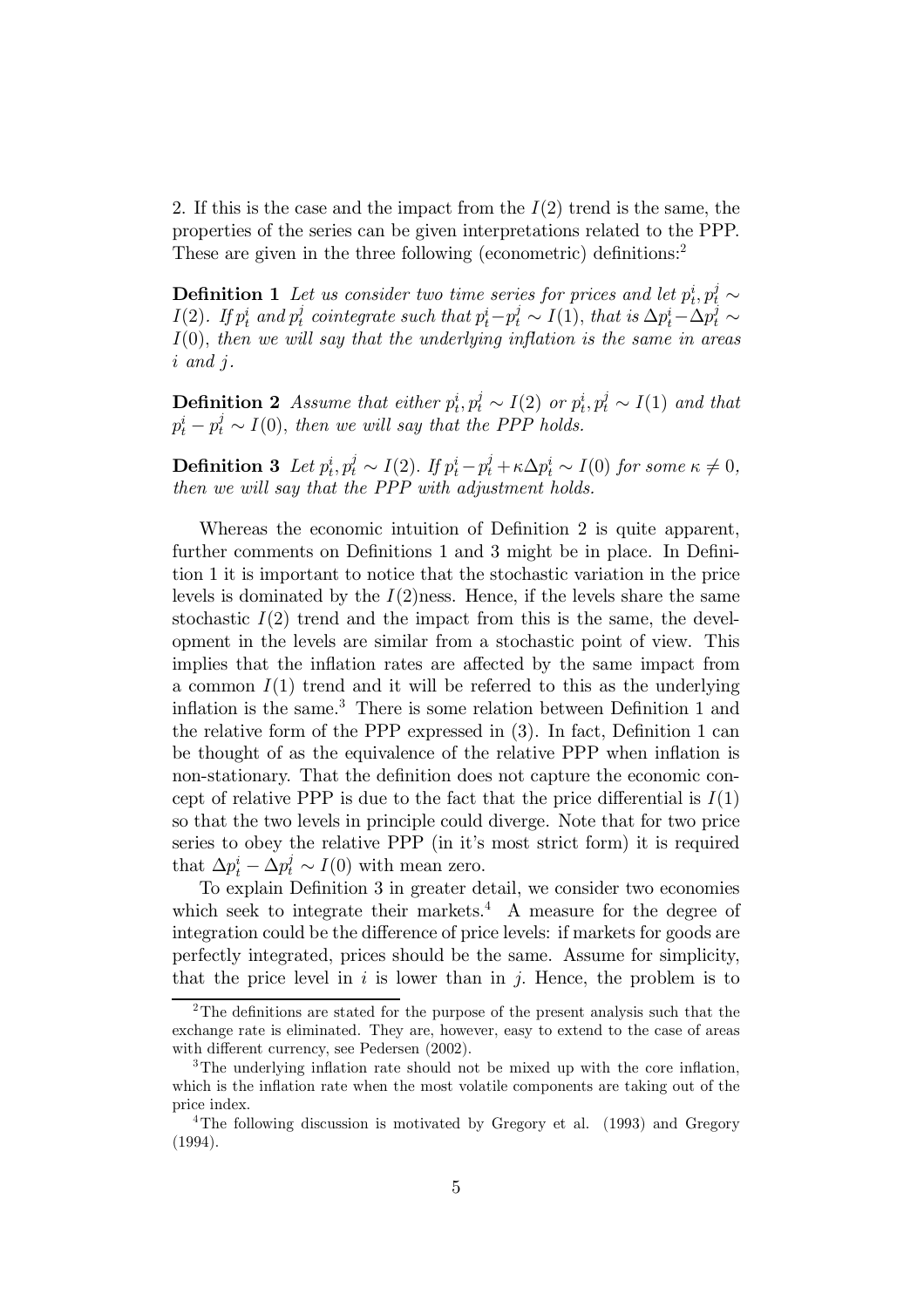minimize  $p_t^i - p_t^j$ . This, however, has a cost, namely inflation. The problem can be formulated in terms of a linear-quadratic adjustment cost model: - $\mathbb{R}^2$  $\overline{a}$ 

$$
\min_{\{p_s\}} E_t \sum_{s=t}^{\infty} \beta^{s-t} \left[ \delta \left( p_s^i - p_s^j \right)^2 + (\Delta p_s^i)^2 \right],\tag{6}
$$

where  $\delta > 0$  is the relative weight between the benefit of integration on the cost of inflation,  $0 < \beta < 1$  is a discount factor making today more important than tomorrow.<sup>5</sup> In this type of model the variable  $p_t^j$  is referred to as the tracking variable and it will be assumed that  $p_t^j = x_t^j \theta + e_t$ , where  $x_t$  is a vector of forcing variables and  $e_t \sim \text{iid}(0, \sigma_e^2)$ . The information set at time t is  $\mathcal{F}_t = \{e_t, p_{t-i}^i, x_{t-j+1}\}_{i=1}^{\infty}$ . However,  $e_t$ is assumed not to be know to the investigating econometrician, whose information set  $\mathcal{G}_t \subset \mathcal{F}_t$ .

The Euler equation gives the first-order condition for optimum:

$$
\Delta p_t^i = \beta E_t \Delta p_{t+1}^i - \delta(p_t^i - p_t^j). \tag{7}
$$

Formula (7) constitutes a second-order difference equation and the characteristic polynomial for this is

$$
\beta z^2 - (1 + \beta + \delta)z + 1 = 0.
$$
 (8)

This has two solutions: One larger than one and one smaller. Here we are only interested in the stable root, which will be named  $\lambda \leq 1$ . The solution of (7) is then given by

$$
p_t^i = \lambda p_{t-1}^i + (1 - \lambda)(1 - \beta \lambda) E_t \sum_{s=t}^{\infty} (\beta \lambda)^{s-t} p_s^j
$$
 (9)

Two cases will now be considered. First, the one where the process for the tracking variable is integrated of order one and then where it is integrated of order two, i.e.  $x_t \sim I(1)$  and  $x_t \sim I(2)$ . We consider for simplicity the case where  $x_t$  is a univariate process.

**Case 1.**  $x_t \sim I(1)$ . Let the stochastic process for  $x_t$  be given by

$$
\Delta x_t = \varepsilon_t, \ \varepsilon_t \sim \text{iid}(0, \sigma_\varepsilon^2). \tag{10}
$$

Then  $E_t(x_{t+h}) = x_t$  for  $h = 0, 1, ..., \infty$ . It follows that  $E_t \sum_{s=t}^{\infty} (\beta \lambda)^{s-t} p_s^j =$  $\theta/(1-\beta\lambda)x_t + e_t$ <sup>6</sup> Inserting in (9) gives us the so-called partial adjustment model

$$
p_t^i = \lambda p_{t-1}^i + (1 - \lambda)\theta x_t + (1 - \beta \lambda)(1 - \lambda)e_t.
$$
 (11)

<sup>&</sup>lt;sup>5</sup>In this particular model  $\beta$  can be expected to be very close to one.  $6T$ o obtain this the following relation has been applied

 $a + ak + ak^2 + \ldots + ak^n + \ldots = a/(1-k)$  if  $|k| < 1$ .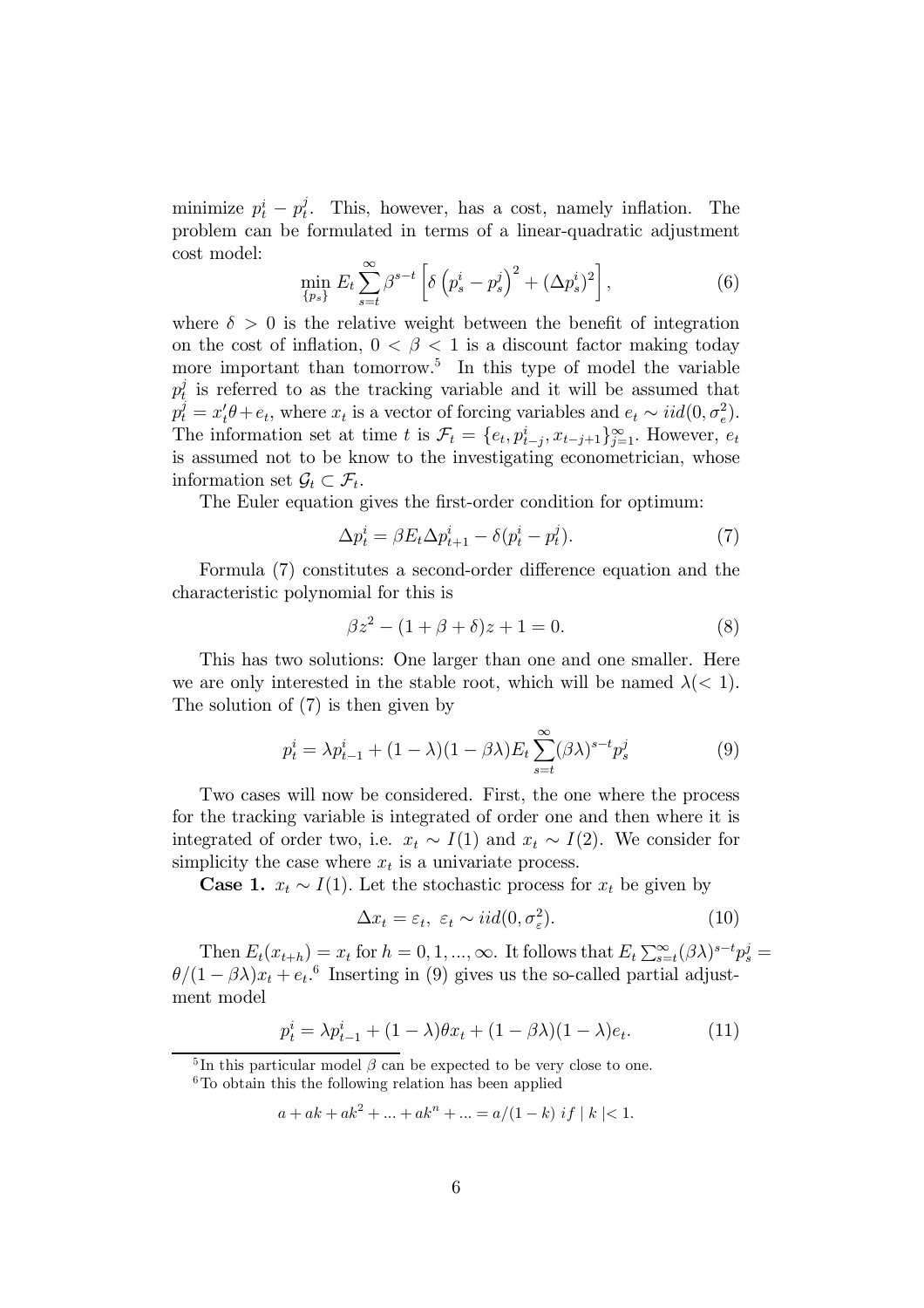Rewriting (11) gives us the error correction form (ECM):

$$
\Delta p_t^i = (\lambda - 1)(p_{t-1}^i - \theta x_{t-1}) + (1 - \lambda)\theta \Delta x_t + (1 - \beta \lambda)(1 - \lambda)e_t.
$$
 (12)

In order to see the cointegrating relations,  $(12)$  is reparametrized:<sup>7</sup>

$$
p_t^i = \theta x_t - \frac{\lambda}{1 - \lambda} \Delta p_t^i + (1 - \beta \lambda) e_t.
$$
 (13)

Since the two last terms in (13) are stationary it follows that  $p_t$  and  $x_t$  cointegrate with the vector  $(1, -\theta)$ . Hence also  $p_t$  and  $p_t^*$  cointegrate with this vector.

**Case 2.**  $x_t \sim I(2)$ . We now consider the case were  $x_t$  is integrated of order two:

$$
\Delta^2 x_t = \varepsilon_t \Leftrightarrow x_t = 2x_{t-1} - x_{t-2} + \varepsilon_t, \varepsilon_t \sim \text{iid}(0, \sigma_{\varepsilon}^2). \tag{14}
$$

We have that  $E_t(x_{t+h})=(h + 1)x_t - hx_{t-1} = x_t + h\Delta x_t$ , for  $h =$ We have that  $L_t(x_{t+h}) = (h+1)x_t - hx_{t-1} = x_t + h\Delta x_t$ , for  $h = 0, 1, ..., \infty$ . We use this to find<sup>8</sup>  $E_t \sum_{s=t}^{\infty} (\beta \lambda)^{s-t} p_s^j = \theta/(1 - \beta \lambda) * x_t +$  $\theta \beta \lambda/(1 - \beta \lambda)^2 * \Delta x_t + e_t$ , which is inserted in (9):

$$
p_t^i = \lambda p_{t-1}^i + \theta (1 - \lambda)x_t + \frac{\theta \beta \lambda (1 - \lambda)}{1 - \beta \lambda} \Delta x_t + (1 - \lambda)(1 - \beta \lambda)e_t.
$$
 (15)

Reorganizing (15) yields the ECM:

$$
\Delta p_t^i = (\lambda - 1)(p_{t-1}^i - \theta x_{t-1}) + \frac{\theta(1 - \lambda)}{1 - \beta \lambda} \Delta x_t + (1 - \beta \lambda)(1 - \lambda)e_t.
$$
 (16)

Note that in (16)  $p_{t-1}^i, x_{t-1} \sim I(2), \Delta p_t^i, \Delta x_t \sim I(1)$ , and  $e_t \sim I(0)$ . Again we reparametrize:

$$
p_t^i = \theta x_t - \frac{\lambda}{1 - \lambda} \Delta p_t^i + \frac{\beta \lambda}{1 - \beta \lambda} \Delta x_t + (1 - \beta \lambda)(1 - \lambda)e_t.
$$
 (17)

From formula (17) it appears - since  $e_t$  is stationary - that cointegration from  $I(2)$  to  $I(1)$  exists such that  $p_t^i - \theta x_t \sim I(1)$ . Furthermore,  $p_t^i - \theta x_t + \lambda/(1-\lambda)\Delta p_t^i - \beta \lambda/(1-\beta \lambda)\Delta x_t \sim I(0)$ , which is a relation as in Definition 3 if  $\theta = 1$ . Since  $p_t^i$  and  $x_t$  share the same  $I(2)$  trend,  $\Delta p_t^i$ and  $\Delta x_t$  share the same  $I(1)$  trend and thus only one of the differences is needed to obtain stationarity.

Note that in definition 2 and 3 it will trivially hold that  $\Delta p_t^i - \Delta p_t^j \sim$  $I(0)$ . Hence if the PPP holds (possibly with adjustment) then the underlying inflation rate in the areas must be the same. In other words, if prices are integrated of order 2 a necessary condition for the PPP (maybe with adjustment) to hold is that the areas have the same underlying inflation.

<sup>&</sup>lt;sup>7</sup>In the present case it boils down to multiplying the equation with  $1/(1 - \lambda)$  and rearranging.

<sup>8</sup>See Appendix A.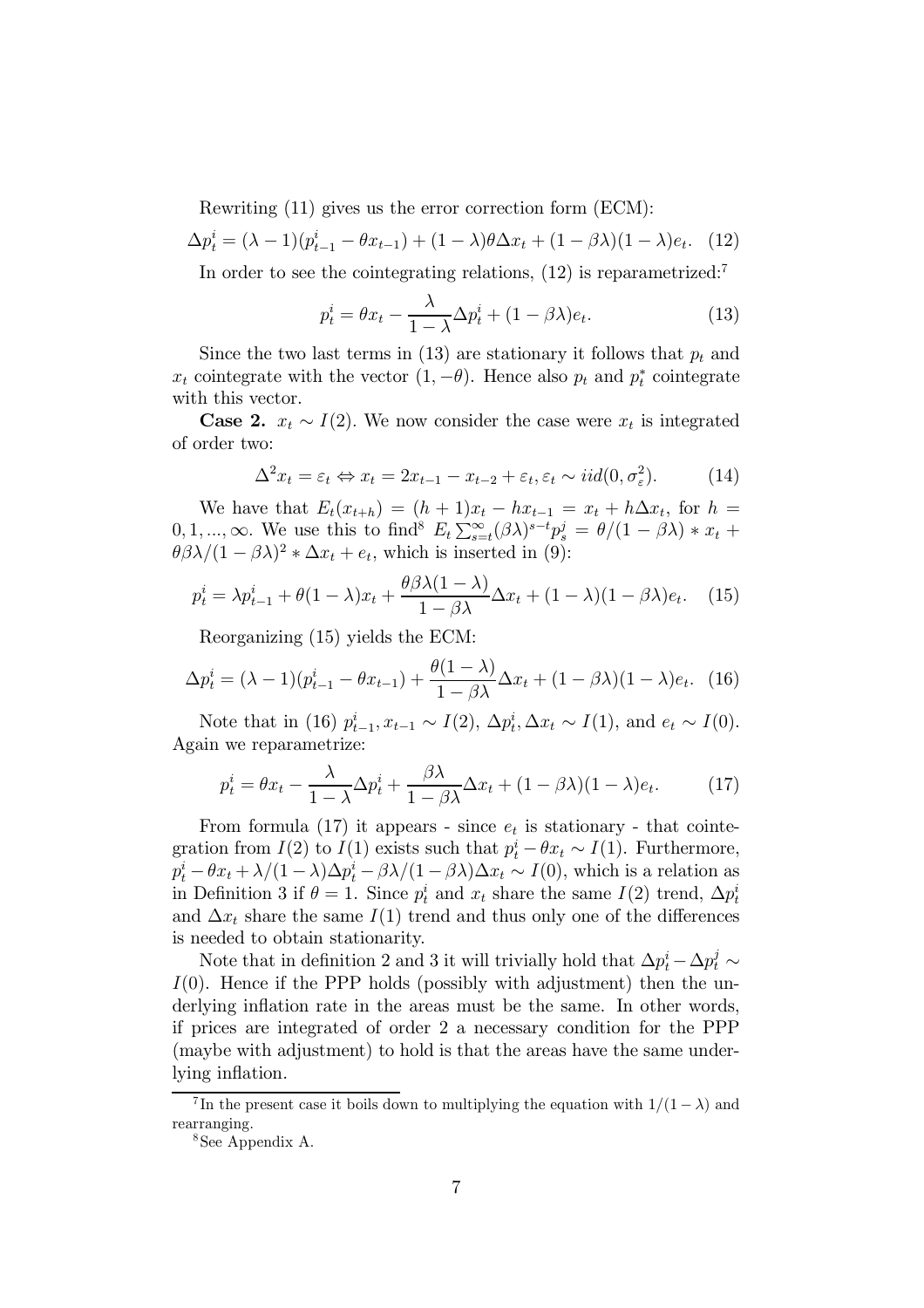#### 3 The statistical model

#### 3.1 The  $I(1)$  case

For the statistical analysis, consider an unrestricted  $VAR(k)$  model which in error correction form is written as:<sup>9</sup>

$$
\Delta X_t = \Pi X_{t-1} + \sum_{i=1}^{k-1} \Gamma_i \Delta X_{t-i} + \Phi D_t + \varepsilon_t, \tag{18}
$$

where  $\varepsilon_t$  are identically independent distributed *(iid)* errors with mean zero and covariance matrix  $\Omega$ . The data vector  $X_t$  consists of the four price indices such that  $X_t = \{chi, ny, phi, la\}_t$ <sup>10</sup> The matrices  $\Pi$ ,  $\Phi$  and  $\Gamma_i$  are parameters to be estimated while  $D_t$  includes the deterministic terms of the model.

In the unrestricted version of (18),  $X_t$  will in general be  $I(0)$ . The  $I(1)$  and  $I(2)$  models are nested in this one. The hypothesis that  $X_t$ is integrated of order one can be formulated as the double requirement that  $\Pi = \alpha \beta'$  has reduced rank  $r < p(= 4)$  and  $\alpha'_{\perp} \Gamma \beta_{\perp}$  ( $\Gamma = I - \sum_{i=1}^{k-1} \Gamma_i$ ) has full rank  $p - r$ <sup>11</sup>. The second part of the requirement ensures that the  $I(1)$  space has full rank and hence that  $X_t$  is not  $I(2)$ .

A test for the number of common trends in the I(1) model was developed by Johansen (1988, 1991). The principle of the so-called Trace-test is to maximize the likelihood functions under the null-hypothesis and the alternative hypothesis by applying the technique of reduced rank regression of Anderson (1951). The likelihood functions are maximized by solving eigenvalues problems and a likelihood ratio test for the hypothesis of  $r$  cointegrating vectors against the alternative of  $p$  can then be formulated as:

$$
-2\ln Q(r \mid p) = -T \sum_{i=r+1}^{p} \ln(1 - \hat{\lambda}_i), \tag{19}
$$

where  $\hat{\lambda}_i$  are the estimated eigenvalues and T is the total number of observations in the sample. The asymptotic distribution and critical values for the test statistic are derived by Johansen and Juselius (1990).

If there exists  $p \times r$  matrices of full rank such that  $\Pi = \alpha \beta'$  and  $\alpha' \Gamma \beta_{\perp}$  has full rank, then the moving average representation for  $X_t$  is

<sup>9</sup>For a more formal and complete treatment of the procedures described below see, for example, the textbook by Johansen (1996).

<sup>10</sup>See section 4.1 for a detailed description of data.

<sup>&</sup>lt;sup>11</sup>The notation  $\perp$  indicates an orthogonal complement such that  $\alpha'_{\perp}\alpha = 0$  and  $\beta'_{\perp} \beta = 0.$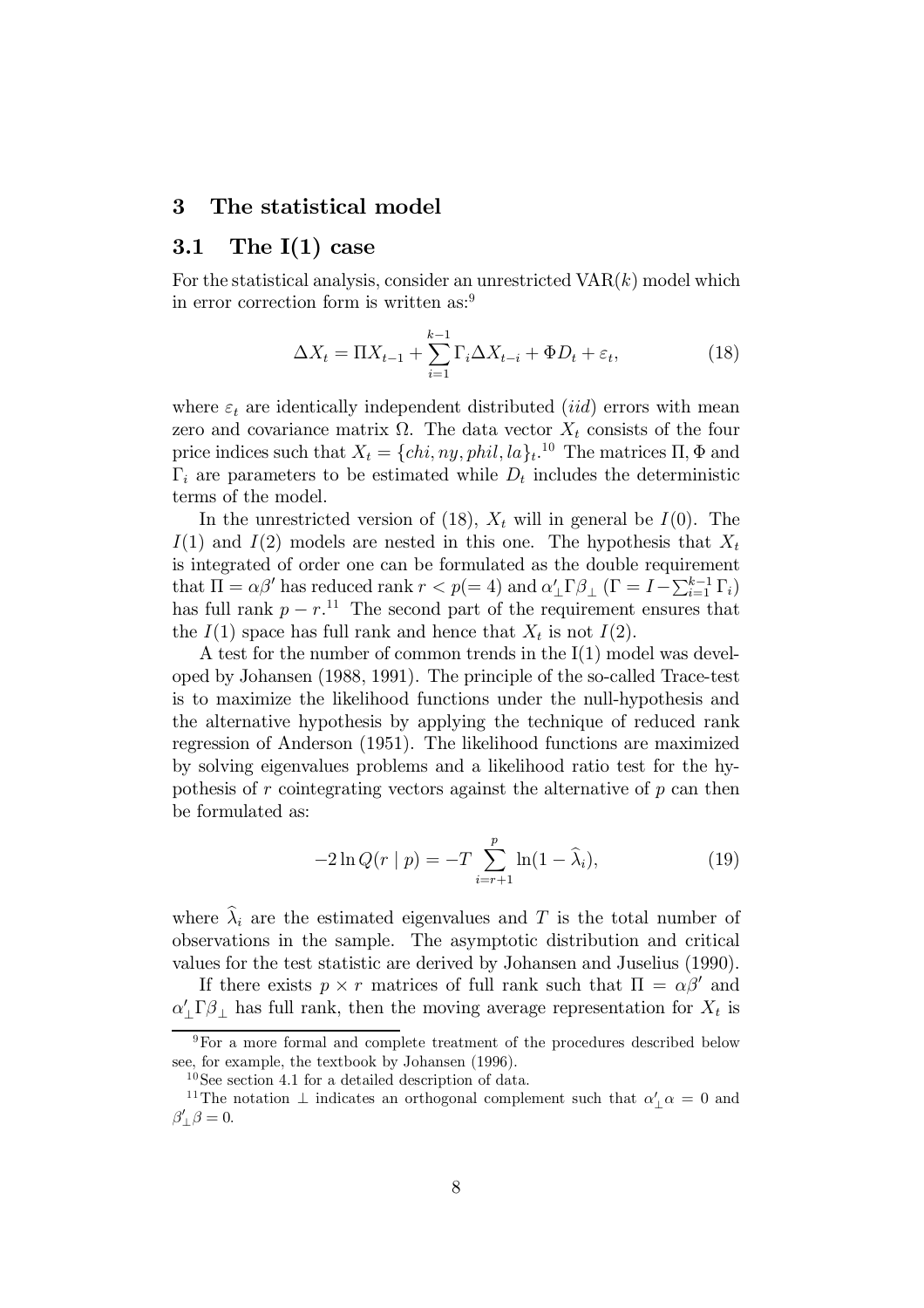given by:<sup>12</sup>

$$
X_t = C \sum_{i=1}^t (\varepsilon_i + \Phi D_i) + C(L)(\varepsilon_t + \Phi D_t) + A,\tag{20}
$$

where  $C = \beta_{\perp} (\alpha'_{\perp} \Gamma \beta_{\perp})^{-1} \alpha'_{\perp}$ ,  $C(L)$  is a convergent power series such that the effect of a shock at time  $t$  will die out and thus will have no long-run effect, and A depends on initial conditions so that  $\beta' A = 0$ .<br>Since  $\beta'$ ,  $\sum_{k=1}^{k}$  is the subsequent of the process that are Since  $\alpha'_{\perp} \sum_{i=1}^t \varepsilon_i$  is the only non-stationary part of the process these are referred to as the common stochastic trends. Notice that the C matrix has reduced rank  $p-r$ . The matrix  $\alpha'$ <sub>⊥</sub> represent the coefficients for the common trends and  $\beta_+$  represent the loadings from the common trends into the process. The term  $(\alpha'_{\perp} \Gamma \beta_{\perp})^{-1}$  is simply a normalization.

The moving average representation gives a nice intuitive understanding of test of hypotheses formulated on  $\beta$  and  $\alpha$  in the case of  $r = p - 1$ cointegration vectors. In this case both  $\alpha_{\perp}$  and  $\beta_{\perp}$  are  $p \times 1$  vectors. When  $r < p - 1$  it is a more complicated matter since  $\alpha_{\perp}$  and  $\beta_{\perp}$  have more than one column and hence it is the span of these columns which should be interpreted.

An interesting hypothesis on  $\alpha$  could be whether it has any zerorows. For  $r = p - 1$  a zero-row for variable i in  $\alpha$  implies zeros in all rows except for i in  $\alpha_{\perp}$ . This can be formulated as weak exogeneity of  $\Delta X_{it}$  for  $\beta$ , see Engle et al. (1983).

The matrix  $\beta_+$  represents the loadings from the common trends into the variables, i.e. the impact of the common trends. The dimension of  $\beta_{\perp}$  is  $p \times (p-r)$  and for the case  $r = p-1$  it is simply a  $p \times 1$  vector. In many econometric analyses an interesting hypothesis  $\beta$  is for some kind of homogeneity between all variables, i.e. if the coefficients for every pair of variables sum to one. This hypothesis can also be formulated in terms of whether the variables are equally affected by the common trend. In other words, under this hypothesis the coefficients in  $\beta_{\perp}$  are equal.

The techniques for testing hypotheses on  $\alpha$  and  $\beta$  were developed by Johansen and Juselius (1990, 1992, 1994). A general hypothesis of no adjustment to long-run relations can be formulated as a linear restriction on the columns of  $\alpha$  as  $\alpha = H\psi$ , where H is a  $p \times m$  design matrix imposing  $p - m$  restrictions and  $\psi$  includes  $m \times r$  parameters to be estimated.

In the case of more than one cointegration vector, tests on  $\beta$  are often carried out in two steps. The first involves testing hypotheses on individual vectors. These can be formulated as  $\beta = \{H\phi, \psi\}$ , where H is a  $p \times m$  design matrix imposing  $p-m$  restrictions,  $\phi$  is a  $m \times 1$  matrix of

<sup>&</sup>lt;sup>12</sup> According to Granger's representation Theorem. See Engle and Granger (1987).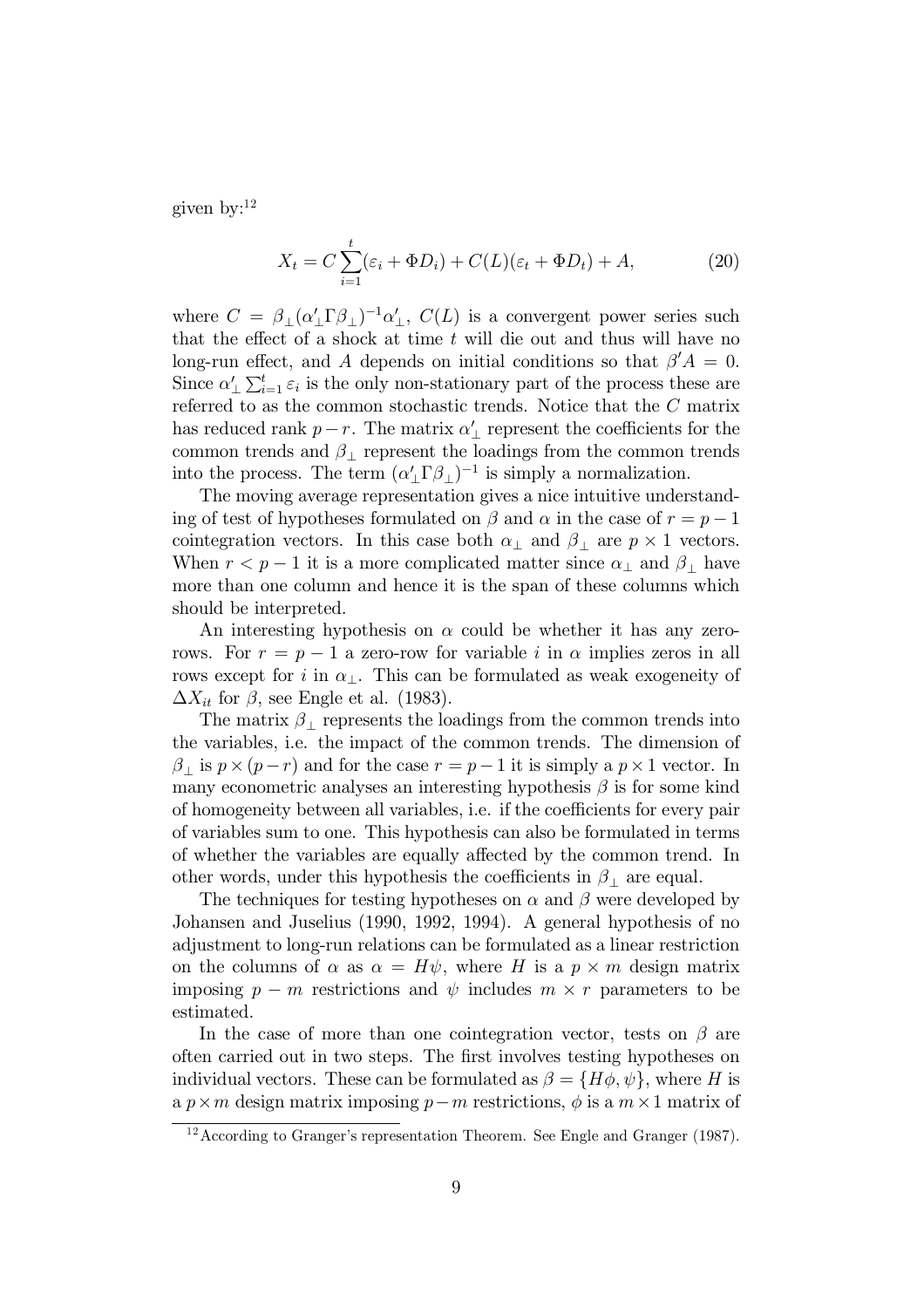free parameters and  $\psi$  is a  $p \times (r-1)$  matrix of unrestricted coefficients. The second step is a joint test of hypotheses accepted in step one.

#### 3.2 The  $I(2)$  case

For the error correction model in the  $I(2)$  case (18) is reparametrized in accelerations, velocity and levels:

$$
\Delta^2 X_t = \Pi X_{t-1} - \Gamma \Delta X_{t-1} + \sum_{i=1}^{k-2} \Psi_i \Delta^2 X_{t-i} + \Phi D_t + \varepsilon_t.
$$
 (21)

The parameters to be estimated are  $\Pi$ ,  $\Gamma$ ,  $\Psi_i$ , and  $\Phi$ . The data matrix  $X_t$  is  $I(2)$  if  $\Pi = \alpha \beta'$  has reduced rank  $r < p$ ,  $\alpha'_{\perp} \Gamma \beta_{\perp} = \xi \eta'$  has reduced rank  $s_1 < p - r$  and the  $I(2)$  space has full rank, i.e.  $\alpha'_{1,2}\theta\beta_{1,2}$  has full rank.<sup>13</sup> In this case there are r (maybe multi or polynomial) cointegration vectors,  $s_1$  common  $I(1)$  trends and  $s_2 = p-r-s_1$  common  $I(2)$  trends. The process can be rotated to separate direct cointegrating, polynomial cointegrating and non-cointegrating directions. With the notation here  $\beta_{\perp 2}$  is orthogonal to  $(\beta, \beta_{\perp 1}), sp(\beta, \beta_{\perp 1}, \beta_{\perp 2}) = \mathbb{R}^p$  and  $\beta = (\beta_0, \beta_1)$ . The same notation holds with respect to  $\alpha$ .

If  $r>s_2, r-s_2$  vectors cointegrate directly from  $I(2)$  to  $I(0)$  in the  $\beta_0$ direction. With the terminology of Engle and Granger (1987) these are  $CI(2, 2)$ . There are  $s_2$  vectors which multicointegrate - i.e. they require differences of data to obtain stationarity - from  $I(2)$  to  $I(0)$  in the  $\beta_1$ direction. The associated stationary process for the multicointegrating relations are given by  $\beta'_1 X_t + \kappa' \Delta X_t \sim I(0)$ , and this relates to Definition 3. Furthermore,  $s_1$  directions cointegrate from  $I(2)$  to  $I(1)$  - i.e. are  $CI(2, 1)$  - in the  $\beta_{11}$  direction.

If  $X_t \sim I(2)$ , then  $\Delta X_t \sim I(1)$  and the number of unit roots in the characteristic polynomial is  $s_1 + 2s_2$ . Notice that the difference of a stochastic  $I(2)$  trend is  $I(1)$ , whereas  $s_1$  is the number of "independent"  $I(1)$  trends, i.e. those which are not associated with any  $I(2)$  trends.

The moving average representation of an  $I(2)$  process is given by:<sup>14</sup>

$$
X_t = C_2 \sum_{s=1}^t \sum_{i=1}^s (\varepsilon_i + \Phi D_i) + C_1 \sum_{i=1}^t (\varepsilon_i + \Phi D_i) + C_2(L)(\varepsilon_t + \Phi D_t) + A + Bt,
$$
\n(22)

where  $C_2 = \beta_{12} (\alpha'_{12} \theta \beta_{12})^{-1} \alpha'_{12}$ ,  $\beta' C_1 = -(\alpha' \alpha)^{-1} \Gamma C_2$  and  $\beta'_{11} C_1 =$  $-\overline{\alpha}_{\perp 1}'(I - \theta C_2)$ . The terms A and B are functions of the initial conditions.<sup>15</sup> The interpretation of  $C_2$  is equivalent to the C matrix in the

<sup>&</sup>lt;sup>13</sup>The short-hand notation of Johansen (1996) is used:  $\theta = \Gamma \overline{\beta} \overline{\alpha}' \Gamma + \sum_{i=1}^{k-1} i \Gamma_i$ , where in general - here and in the following -  $\overline{\alpha} = \alpha(\alpha'\alpha)^{-1}$ .<br><sup>14</sup>See Johansen (1996) Theorem 4.6.

<sup>&</sup>lt;sup>15</sup>The matrices A and B satisfy the conditions  $(\beta, \beta_{11})'B = 0$  and  $\beta' A \overline{\alpha}\Gamma\overline{\beta}_{\perp 2}\beta'_{\perp 2}B=0.$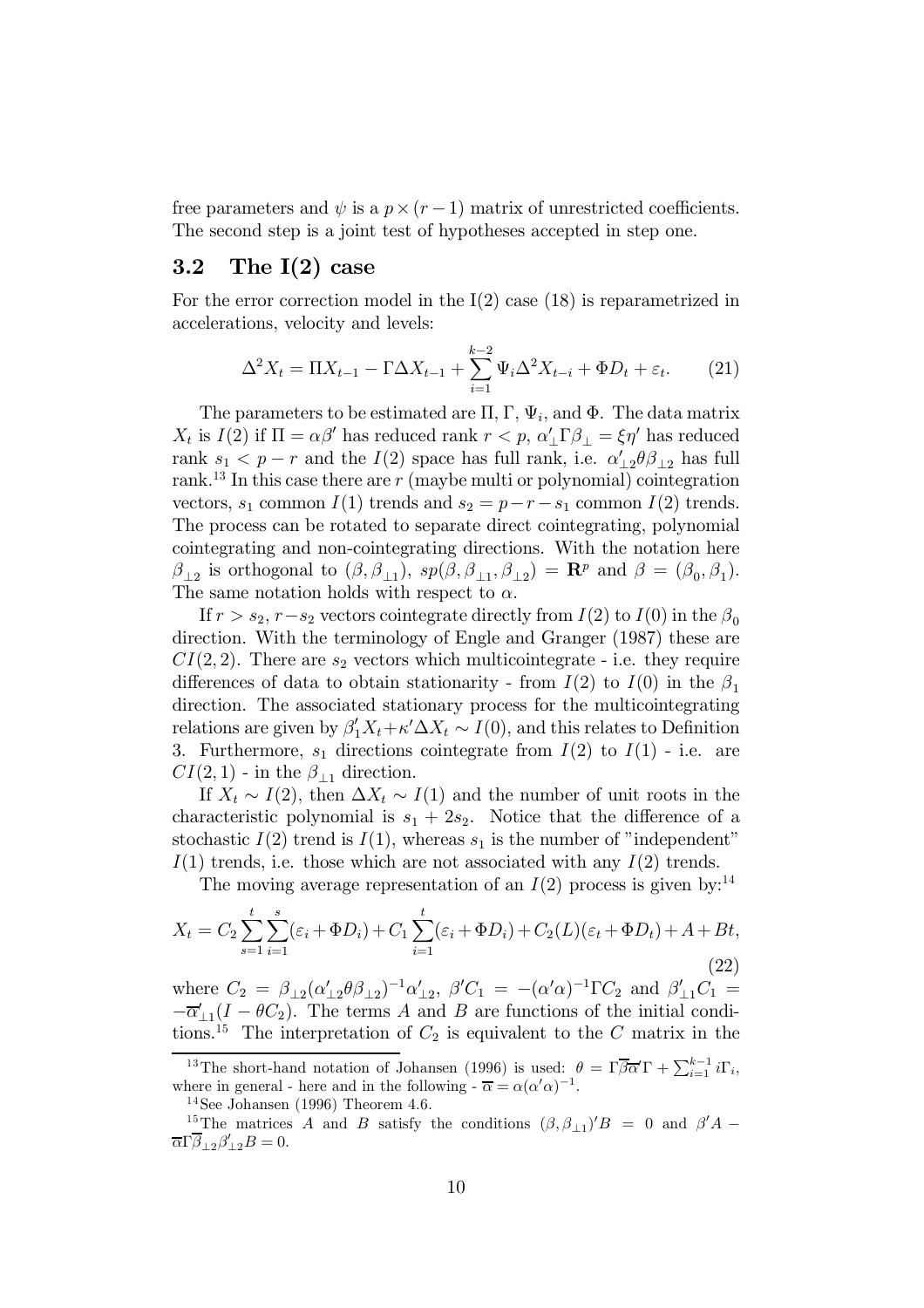$I(1)$  case. The matrix  $\alpha_{\perp 2}$  are the coefficients to the common  $I(2)$  trends and  $\beta_{12}$  are the loadings. The  $C_1$  matrix is a more complicated matter and does not have the same 'nice' interpretation.

Whereas tests for adjustment to long-run relations in the  $I(1)$  model is simply a test on the  $\alpha$  matrix, it is a more complicated matter in case of  $I(2)$ ness. Paruolo and Rahbek (1999) show that not only will this be a test for restrictions on  $\alpha$  but also on  $\alpha_{\perp 1}$  and  $\beta_{\perp 1}$ . The theory for testing hypothesis on  $\beta_{\perp 1}$  and  $\beta_{\perp 2}$  has been developed too (see Johansen (1997) and Paruolo (1998)).

#### 3.3 Scenario analysis

When discussing price data there is some dispute between economists and econometricians. From a theoretical point of view, it is not possible for the inflation rate to be non-stationary in the long run. On the other hand much empirical research suggests that the inflation rate does indeed seem to be integrated of order one, i.e. the price acceleration is stationary when analyzing a sample which consists of course of less than infinitely many observations.<sup>16</sup>

Let us first consider the case where the prices are integrated of order 2. We consider a system with four variables: chi, ny, phil, and la. One implication of Definition 1 is that the four indices share the same  $I(2)$ trend. In the case of one common  $I(2)$  trend and, say, one (independent) common  $I(1)$  trend, the system can be written as follows:

$$
\begin{bmatrix} chi_t \\ n y_t \\ p h i l_t \\ l a_t \end{bmatrix} = \begin{bmatrix} c_1 \\ c_2 \\ c_3 \\ c_4 \end{bmatrix} \sum_{s=1}^t \sum_{i=1}^s u_i + \begin{bmatrix} d_{11} & d_{12} \\ d_{21} & d_{22} \\ d_{31} & d_{32} \\ d_{41} & d_{42} \end{bmatrix} \begin{bmatrix} \sum_{i=1}^t u_i \\ \sum_{i=1}^t v_i \end{bmatrix} + stat,
$$
 (23)

where in general  $u_i$  and  $v_i$  are functions of  $\varepsilon_{chi}$ ,  $\varepsilon_{ny}$ ,  $\varepsilon_{phil}$  and  $\varepsilon_{la}$ . The term stat refers to the stationary part of the process. Note that in this case we have  $(r, s_1, s_2) = (2, 1, 1)$  which implies three unit roots in the characteristic polynomial but only two zero roots in the matrix Π. According to Definition 1, it is required that  $c_1 = c_2 = c_3 = c_4$  if the underlying inflation is the same in the four areas. In this case the system can be transformed into the  $I(1)$  space with no loss of information, i.e. the likelihood functions of the two systems will be approximately the same. A transformed system could look as follows:  $\overline{a}$ 

$$
\begin{bmatrix} chi_t - ny_t \ chi_t -phi_t \end{bmatrix} = \begin{bmatrix} d_{11} - d_{21} d_{12} - d_{22} \ d_{11} - d_{31} d_{12} - d_{32} \ d_{11} - d_{41} d_{12} - d_{42} \end{bmatrix} \begin{bmatrix} \sum_{i=1}^t u_i \ \sum_{i=1}^t v_i \end{bmatrix} + stat.
$$
 (24)  
\n
$$
\Delta chi_t
$$

<sup>16</sup>See for example Juselius (1999).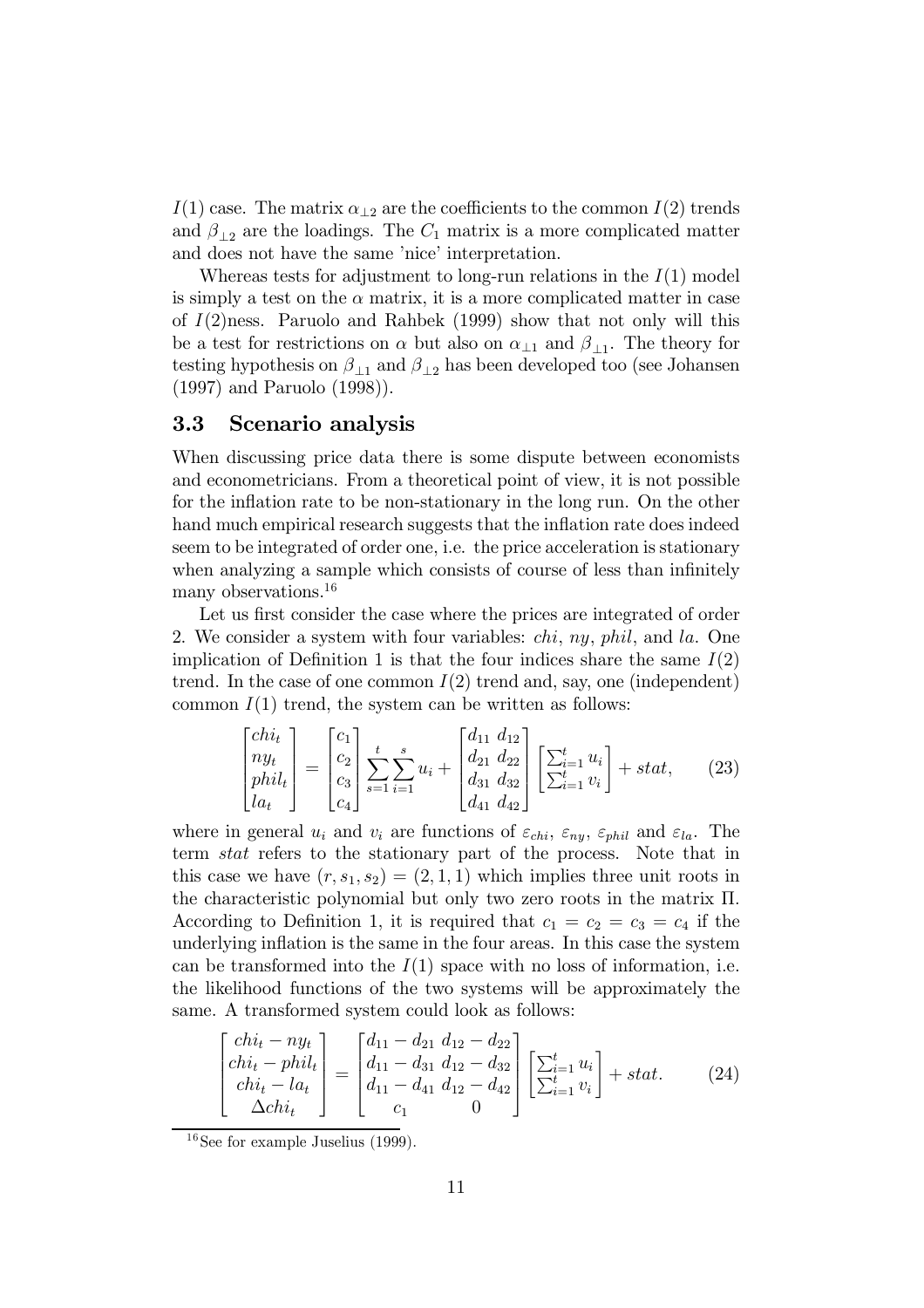In the transformed model interesting hypotheses can be formulated based on whether or not cointegration vectors consist of a price differential and the inflation rate according to Definition 3. As an example we look for cointegration between  $chi_t - ny_t$  and  $\Delta chi_t$ . The combination  $(1, 0, 0, \kappa)X_t$  will be stationary if  $\kappa c_1 = -(d_{11} - d_{21})$  and  $d_{12} = d_{22}$ . The implication is that not only is the underlying inflation the same in the areas of Chicago and New York (Definition 1), but also the PPP with adjustment (Definition 3) holds. This is the case because, even though the price levels do not cointegrate directly to  $I(0)$ , they do multicointegrate. Hence, the price levels seems to have adjusted, perhaps towards a sustainable PPP level.

In the case where  $X_t \sim I(1)$  the underlying inflation is determined by the  $I(1)$  part of the process. Hence, areas have the same underlying inflation if they share one common  $I(1)$  trend with the same impact. But in this case this follows trivially from the fact that the PPP (Definition 2) holds.

It should be clear that if the question of whether there is an  $I(2)$ trend in data is in doubt (maybe there is an almost  $I(2)$  trend), then it is better to treat the model as  $I(2)$  in this case of examining multiple PPP. To illustrate this, let us - falsely - assume that  $X_t \sim I(2)$ . The next step after detecting the nominal trend is to find the impact on each of the variables and figure out if it is possible to make a transformation of the model into the  $I(1)$  space. Even though the variables in fact were all  $I(1)$ , this transformation would still be valid if the PPP holds. In this case we would end up with a stationary system. Hence, if the transformation cannot be made it is indeed evidence that the PPP does not hold between the areas.

### 4 Empirical analysis

#### 4.1 Data and misspecification tests

The LOP is a theory stating that two identical goods should have the same price regardless of where they are traded. Arbitrage in good markets will equalize prices, in the case of areas with different currency this could happen via the exchange rate. This of course makes no sense if the good is defined as an Arrow-Debreu good, which is - among other things - described by the time and location of the purchase.

In its aggregate form the LOP is referred to as the PPP. According to this all identical goods will be priced identically at different locations. A more flexible formulation of this - which might be useful when testing the PPP empirically - could state that some kind of geometric weighted average of prices should be the same at different locations. This formula-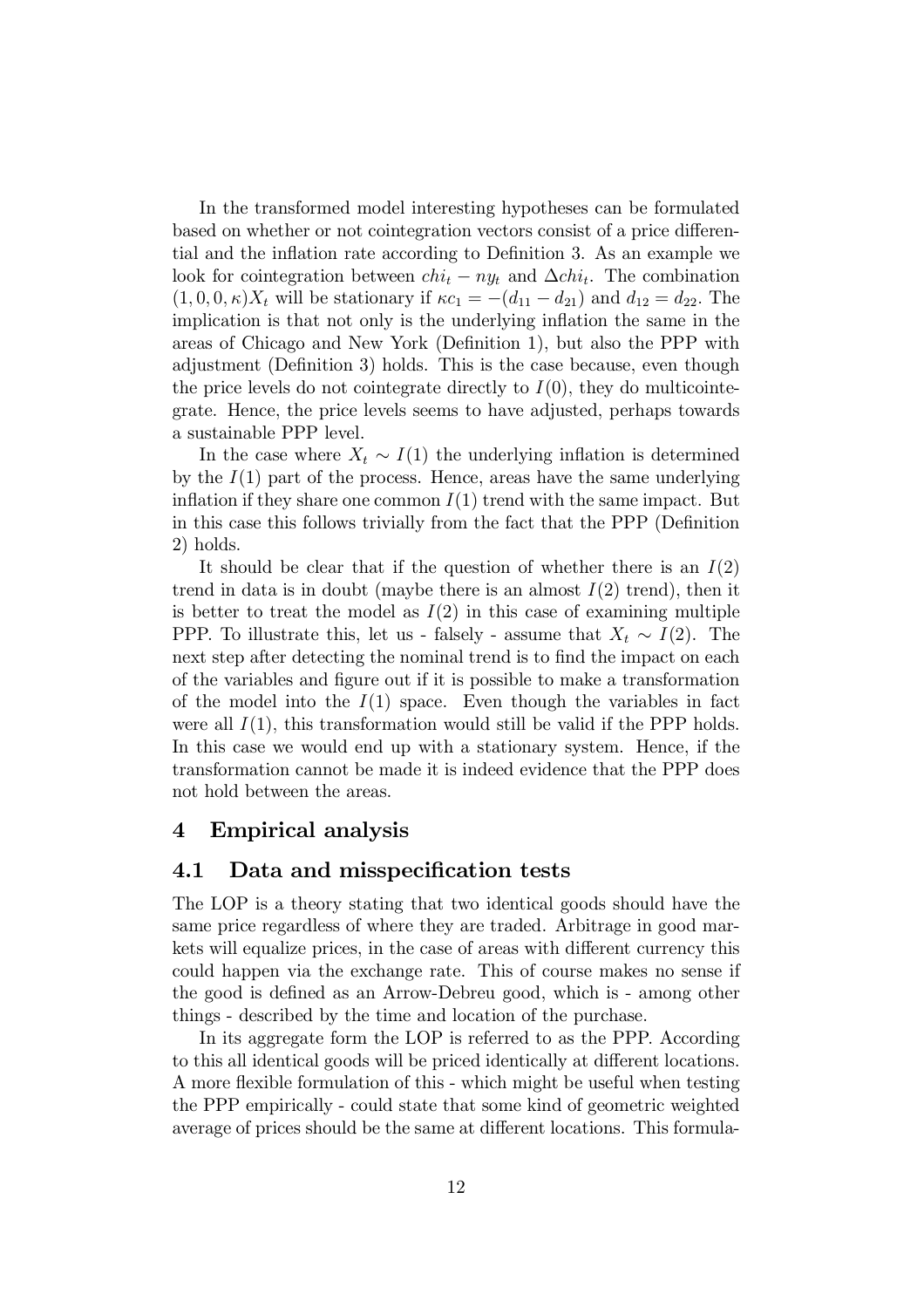tion allows for different demands in different areas to have an influence. For example, it makes little sense to compare prices on winter clothes in Greenland and Florida, as the demands are very different. Furthermore, the more flexible formulation might also to a greater extent mirror consumer behavior. Often consumers do not bother to go shopping in two supermarkets, even though two different articles, say bread and wine, are cheaper in different markets. An economic argument for this behavior could be a kind of shoe-leather effect: 'it is not worth doing the extra walking to save a few pennies'.

How should the prices be aggregated then? This question does not have an obvious answer and is still an issue for discussion. One answer is to aggregate with the weights of the consumption. This has the advantage of comparing the cost of the consumption and in this sense a kind of 'cost-of-living', which takes account of the fact that geographical, cultural and other circumstances might require consumption of particular goods such as the example of winter clothes in Greenland. On the other hand, this could result in comparing prices on "apples" and "bananas", which is not appropriate when testing the PPP.

Hence, a discussion of the data used in empirical testing of LOP and PPP is certainly important. In the present analysis indices for the development in consumer prices are considered. More precisely, four indices from major metropolitan areas in the US are used on a monthly basis covering the period from 1953 to 1997, which gives a total of 45 years or 540 observations. The starting date of the period was chosen to avoid effects from World War II and to avoid using data from the beginning of the period which may be too imprecise (see below). The end-date is due to limitation in monthly observation in one of the series. The data was extracted from the US Bureau of Labor Statistic's (BLS) homepage<sup>17</sup> and is collected by local branches, as can be seen in Table 1.

| Variable name | Metropolitan area                  | Region | Branch of BLS |
|---------------|------------------------------------|--------|---------------|
| chi           | Chicago-Gary-Lake County           | M W    | Chicago       |
| ny            | New York-Northern N.J.-Long Island | NE     | New York      |
| phil          | Philadelphia-Wilmington-Trenton    | NE     | Philadelphia  |
| tα            | Los Angeles-Anaheim-Riverside      | W      | San Francisco |

Table 1. Description of data

The indices - named CPI-U by the BLS - cover all urban consumers, which represents around 87 percent of the population. When using official indices covering long periods, problems may arise with respect to

 $17$ http://stats.bls.gov/.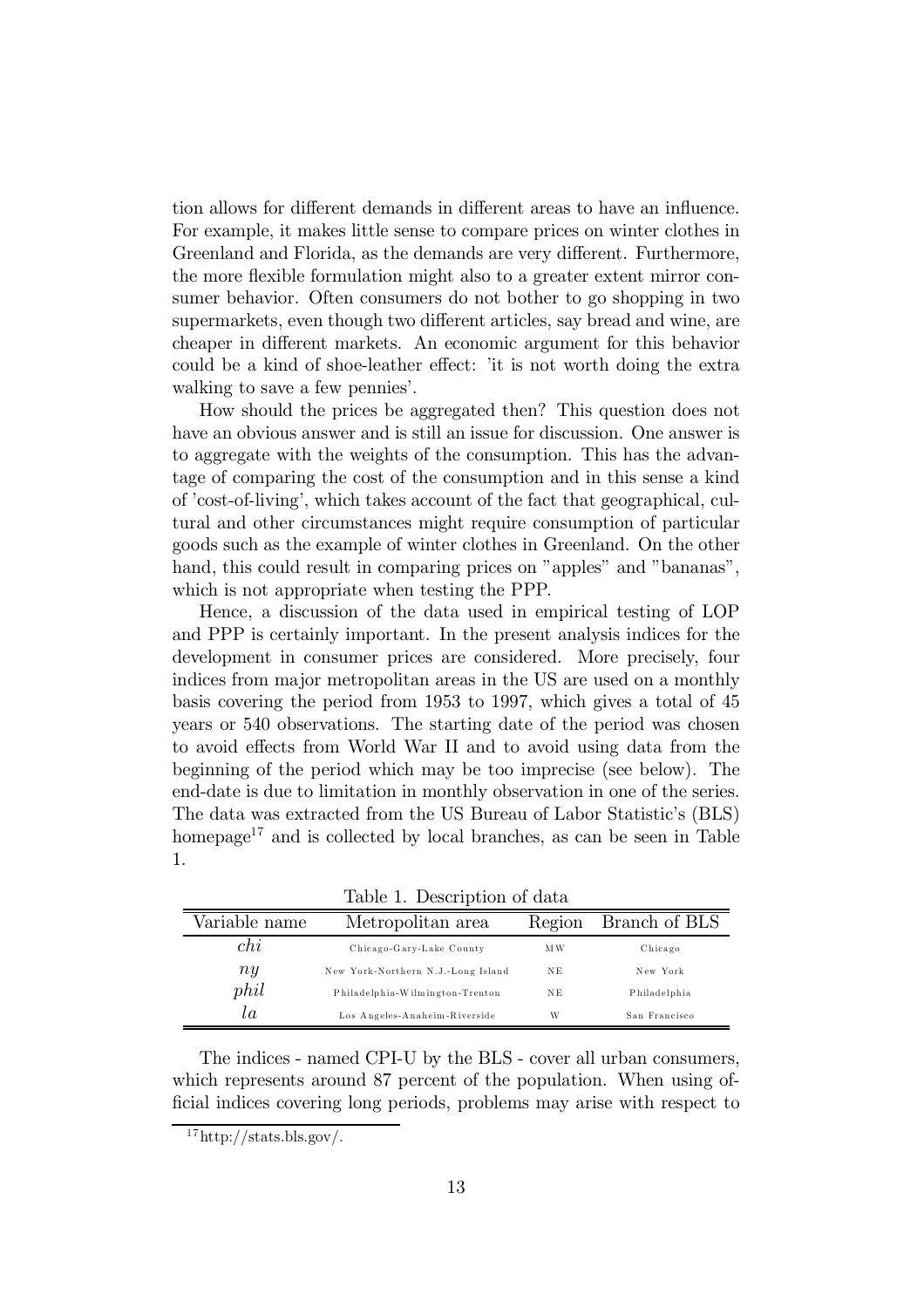the measurement. This is due to the fact that the base year of the indices from time to time is changed for ease of interpretation of the later observations. For the oldest data considered here, changes of base year has occurred four times. First, with  $1947-49=100$ , then  $1957-59=100$ , 1967=100, and latest 1982-84=100. The indices used in the present analysis have 1967 as base year. Since the indices are published with only one decimal, the accurateness of the changes in data in the beginning of the period - where the index number is relatively low - are less precise than for the later period. For example, the index from the Chicago area starts in January 1953 at 79.8 and ends in December 1997 at 486.5. An index change of 0.1 in the early period implies a monthly inflation of 0.125 per cent whereas the same change in the late period requires the prices to change only by 0.021 per cent over the month.<sup>18</sup> Logarithm of the data are illustrated in levels and differences in Figure 1.<sup>19</sup>



Figure 1. Logarithm of price indices in levels and differences.

So, what information can we get from an analysis of these indices? The indices contain information of prices for more than 2,000 articles.

<sup>&</sup>lt;sup>18</sup>The estimations were also done using data with base year  $1982-84=100$ . The outcome was more or less the same as the one reported in the next subsection, suggesting that the choice of base year might not be of great importance.

 $19$  Figures 1 and 2 were made using GiveWin and PcFiml (see Doornik and Hendry (1996, 1997)).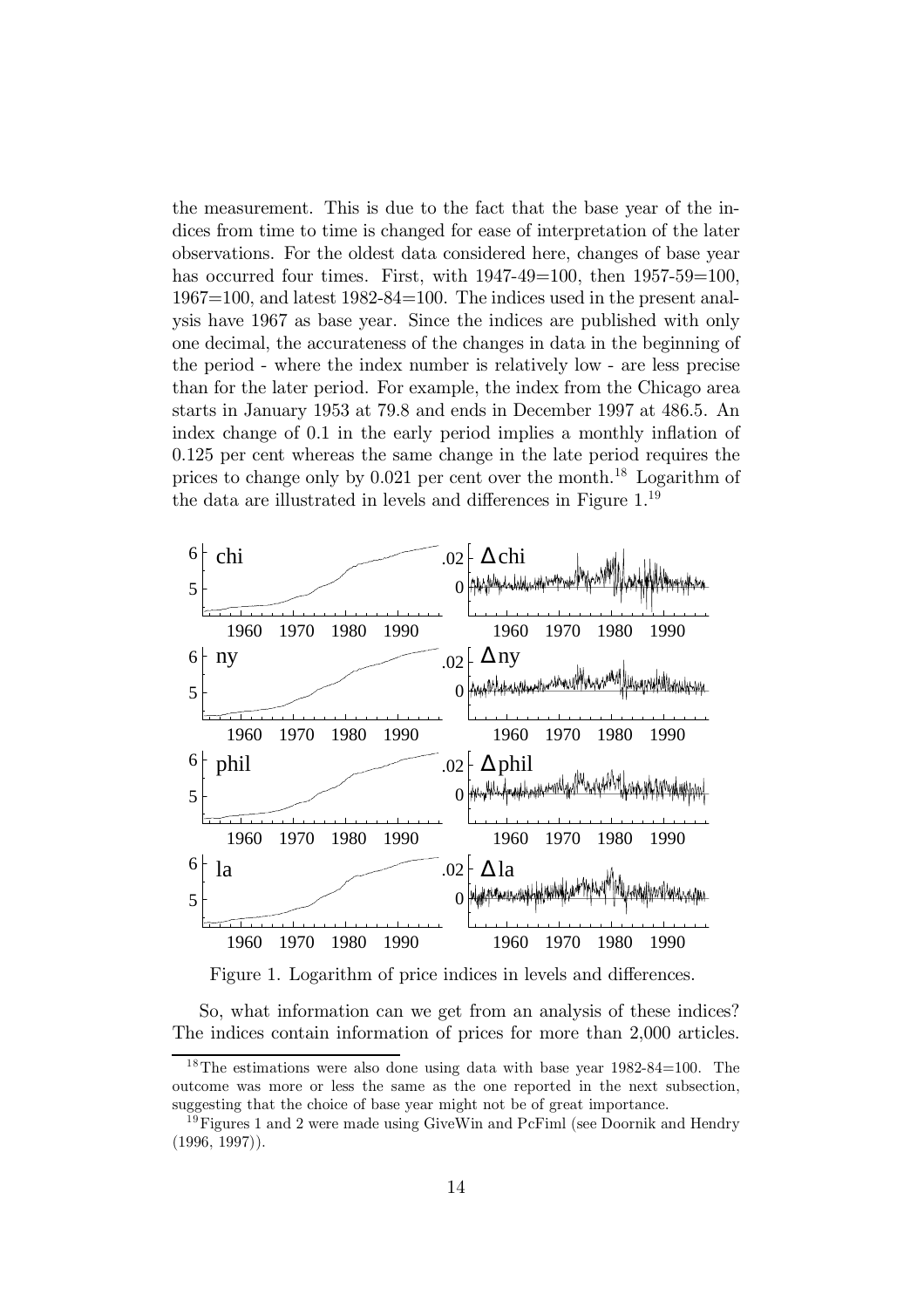These are arranged in eight major groups: Food and Beverages; Housing; Apparel; Transportation; Medical Care; Recreation; Education and Communication; and Other Goods and Services.<sup>20</sup> Hence, they contain traded as well as non-traded goods. Furthermore, they include taxes which are directly related to the purchase such as sales and excise taxes. The indices, therefore, measure the price of a basket of consumption chosen by the average consumer. The baskets are, however, not the same in the areas according to Table 2, which means that a direct comparison of the indices should be made with some caution.

|                             | chi    | $n_{\mathcal{U}}$ | phil   | la     |
|-----------------------------|--------|-------------------|--------|--------|
| Food and beverages          | 15.283 | 16.493            | 17.199 | 16.213 |
| Housing                     | 40.227 | 43.336            | 39.446 | 43.141 |
| Apparel                     | 5.331  | 5.295             | 5.353  | 4.667  |
| Transportation              | 17.959 | 14.127            | 16.450 | 17.021 |
| Medical care                | 5.082  | 5.218             | 5.359  | 4.011  |
| Recreation                  | 5.648  | 5.234             | 6.339  | 5.731  |
| Education and communication | 5.623  | 6.074             | 5.318  | 5.311  |
| Other goods and services    | 4.844  | 4.223             | 4.536  | 3.905  |

Table 2. Weights of components in the CPI-U, 1997

Source: BLS: 'Relative importance of components in the consumer price index, 1997.

Note: The area 'ny' covers the same cities as in Table 1. For the other areas changes there have been made. In this Table 'chi' covers Chicago-Gray-Kenosha, 'phil' covers Philadelphia-Wilmington-Atlantic City, and 'la' covers Los Angeles-Riverside-Orange County.

The numbers in Table 2 are for a specific year, namely 1997. The BLS conducts consumer surveys every year and the weights are updated accordingly. As appears from the table the weights are a bit different between the areas. Since the baskets mirror the consumers' choices between articles, which are made for given prices, the development in the indices does describe some kind of purchasing behavior which can be analyzed comparing the indices. One way to think about it is the following: If a consumer moves from one area to another, her/his consumption (i.e. the personal basket) is likely to change. For example, if a consumer moves from Chicago to New York the percentage of the entire consumption which is spent on Housing is likely to increase. Thus in this setting, testing PPP using consumer price data also tells us something about the degree to which consumers are mobile in order to equalize prices.

 $20$  For a more detailed description of the indices the reader is refered to BLS' homepage. Especially a look at "Frequently Asked Questions" is worthwhile.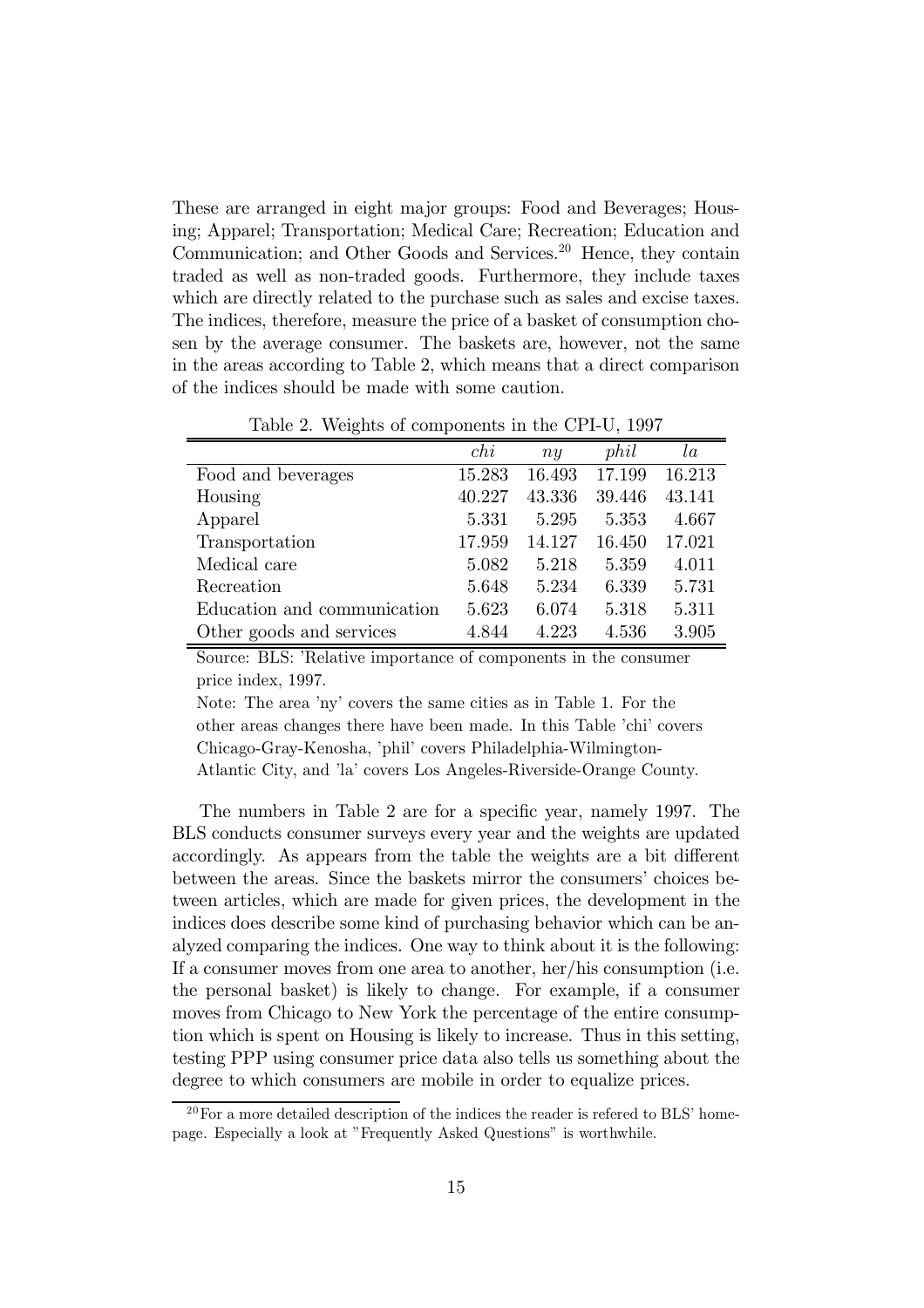Bases on prior testing, the cointegrated VAR considered includes a constant term restricted to the  $\beta$ -space. Hence the ECM reads

$$
\Delta^2 X_t = \alpha(\beta' \rho'_0) \begin{pmatrix} X_{t-1} \\ 1 \end{pmatrix} - \Gamma \Delta X_{t-1} + \sum_{i=1}^{k-2} \Psi_i \Delta^2 X_{t-i} + \varepsilon_t.
$$
 (25)

The econometric methods applied rely on the assumption that errors are iid. Recent research (Hansen and Rahbek, 1999), however, shows that the methods are robust to ARCH effects in the residuals. The main concern is whether there is evidence of autocorrelation in the errors. Investigation of the residuals indicates that a VAR model of order three  $(k = 3)^{21}$  including four balanced impulse dummies and 12 centered seasonal dummies is sufficient to restore residuals with no autocorrelation. Lagrange-multiplier tests for non-autocorrelation of order one and four are accepted with test statistics  $\chi^2(16) = 26.6$  (p – value = 0.05) and  $\chi^2(16) = 16.6 (p-value = 0.41).$ <sup>22</sup>

The four (balanced) impulse dummies are  $d559$  ( $+1$  in 1955:9; -1 in 1955:10; and 0 otherwise), d658 (+1 in 1965:8; -1 in 1965:9; and 0 otherwise), d802 (+1 in 1980:2; -1 in 1980:3; and 0 otherwise), and d8710 (+1 in 1987:10; -1 in 1987:11; and 0 otherwise).

#### 4.2 Statistical analysis

The test for rank in the  $I(2)$  model is a joint test for the number of cointegration vectors and the number of common stochastic trends. The low power of the test, however, has been demonstrated by Jørgensen (1998) and Johansen (2000). Hence, the final determination of the number of common  $I(1)$  and  $I(2)$  trends should not be based solely on the outcome of this test. A look at the number of unit roots in the companion matrix can help to provide insight into the properties of the process. These are reported in Table 3.

| Unrestricted $r=3$ $r=2$ |      |      | $r=1$ |
|--------------------------|------|------|-------|
| 1.00                     |      |      |       |
| 0.99                     | 1.00 |      |       |
| 0.97                     | 0.96 | 1.00 |       |
| 0.93                     | 0.92 | 0.92 | 0.99  |
| 0.63                     | 0.63 | 0.63 | 0.63  |

Table 3. Five largest roots of the companion matrix

<sup>21</sup>The choice of three lags was supported by Hannah-Quinn information criteria.

<sup>22</sup>All estimating and testing were performed using the program package CATS in RATS (see Hansen and Juselius, 1995). I(2) tests were performed using a routine developed by Clara Jørgensen.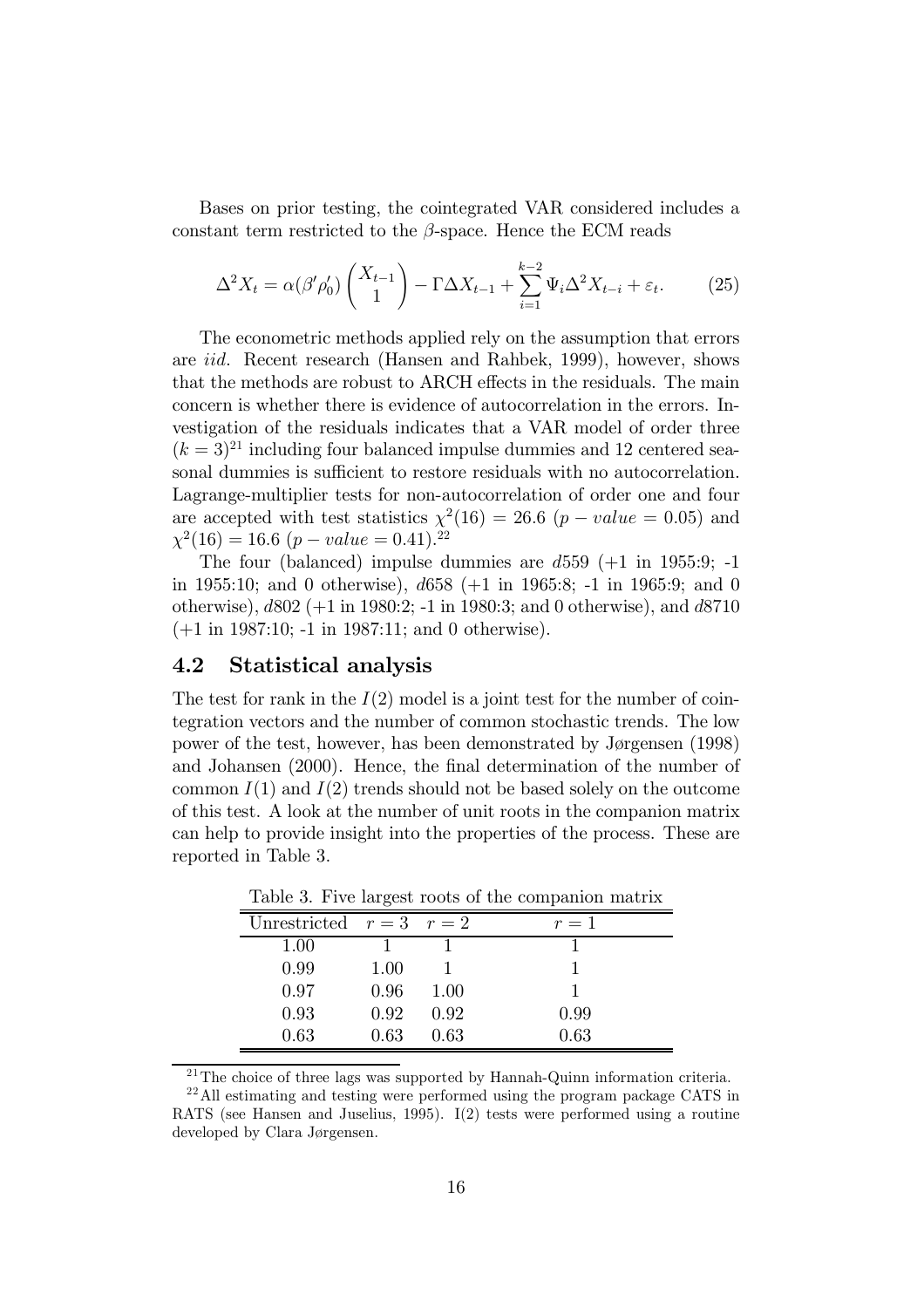In the unrestricted model the four largest roots are quite large (more than 0.9) whereas the fifth one is somewhat smaller. In fact, the largest root is unity. Restricting the model to three cointegration vectors raises the second root to one and the same is the case for  $r = 2$ . For  $r = 1$  the fourth root is very close to one. In general, when restricting the number of unit roots in the process the following root raises towards unity which indicates  $I(2)$ ness as an  $I(2)$  trend implies two unit roots. The fourth root seems to be quite stable, except for the case where it is the next root to the unit roots, which could suggest three unit roots and a root close to but less than one. Three unit roots are consistent with three  $I(1)$ trends or one  $I(2)$  trend and one  $I(1)$  trend. From an economic point of view it might be reasonable to think that the indices might share a common nominal trend. The rank tests for the number of cointegration vectors and the number of common trends are given in Table 4.

Table 4. Rank test for the joint hypothesis  $Q(s_1, r)$ 

| $p - r$                     | $\,r$ |       | $Q(s_1,r)$ | $\ell(r)$ |       |       |
|-----------------------------|-------|-------|------------|-----------|-------|-------|
| 4                           |       | 880.0 | 599.9      | 355.8     | 142.3 | 115.2 |
|                             |       | 111.6 | 90.3       | 72.7      | 59.5  | 49.9  |
| 3                           |       |       | 507.5      | 263.1     | 48.5  | 44.5  |
|                             |       |       | 67.0       | 51.4      | 40.2  | 31.9  |
| $\mathcal{D}_{\mathcal{L}}$ | 2     |       |            | 198.9     | 12.2  | 12.0  |
|                             |       |       |            | 33.2      | 23.6  | 17.8  |
|                             |       |       |            |           | 3.8   | 2.8   |
|                             | 3     |       |            |           | 11.1  | 7.5   |
| $s_2 = p - r - s_1$         |       |       | 3          | റ         |       |       |

Note: Numbers in italics are 90% quantiles from Paruolo (1996) Table A1 and Johansen (1996) Table 15.2.

Applying the technique of Pantula (1989) of starting from the most restricted hypothesis, the first hypothesis to be accepted is the case with two cointegration vectors  $(r = 2)$ ; one  $I(2)$  trend  $(s_2 = p - r - s_1 = 1)$ and one  $I(1)$  trend  $(s_1 = 1)$ . This is consistent with three unit roots, and will be the choice for the continuation of the analysis. Hence, the model is restricted to  $(r, s_1, s_2) = (2, 1, 1)$ .

To gain further insight into the  $I(2)$  part of the process, the estimates of the loadings for the  $I(2)$  trend:  $\tilde{\beta}_{12} = \beta_{12}(\alpha'_{12}\theta\beta_{12})^{-1}$  and the coefficient for the trend:  $\alpha_{\perp 2}$  are considered. The estimates are given in Table 5.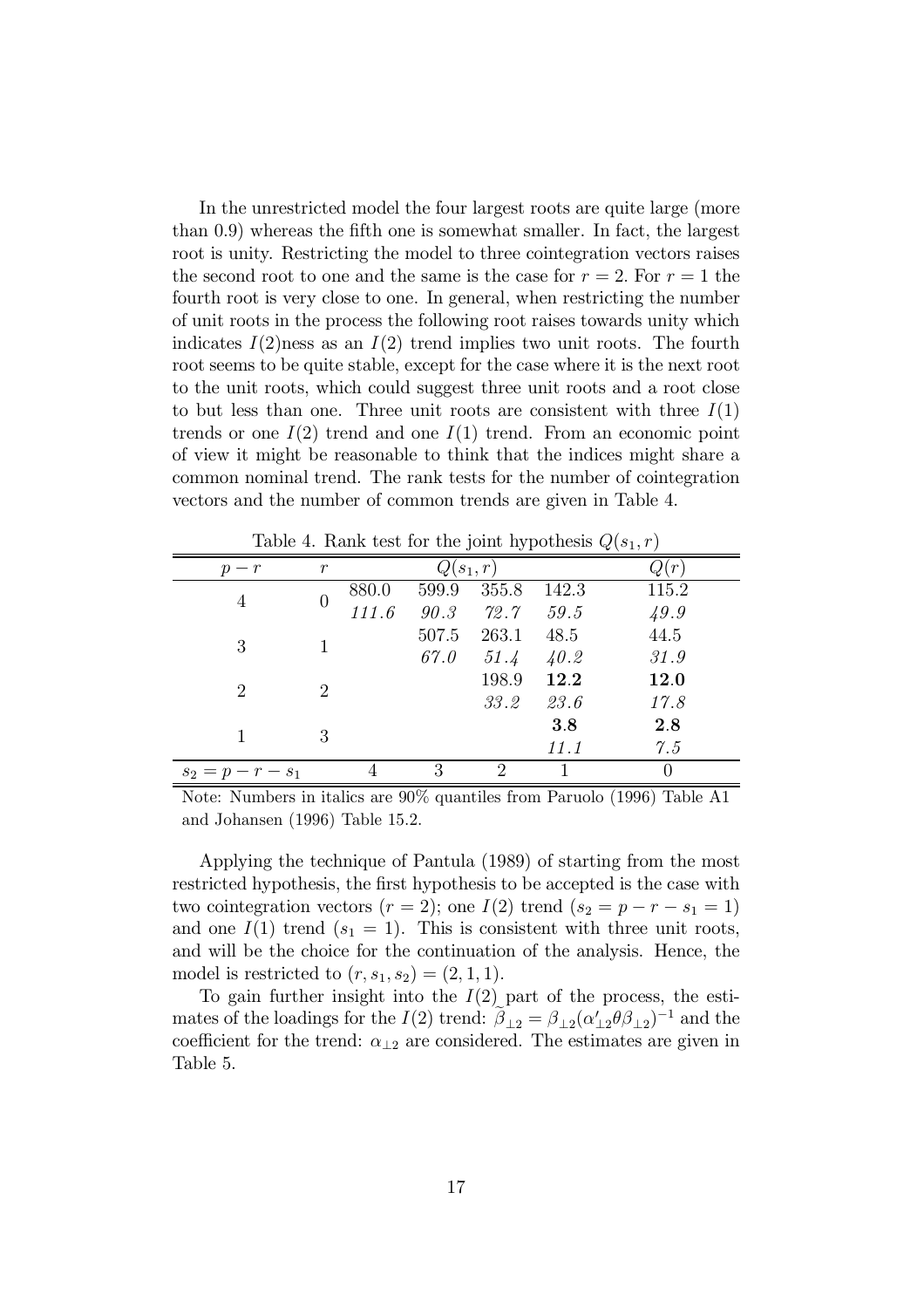Table 5. Loadings and coefficients for the  $I(2)$  trend

| Variable | ≈<br>$\overline{2}$ | $\widehat{\alpha}_{12}$ |
|----------|---------------------|-------------------------|
| chi      |                     | $-0.1187$               |
| ny       | 0.9948              | 0.2215                  |
| phil     | 0.9845              | $-0.1645$               |
| la       | 0.9806              | 0.0173                  |

Note: The estimates are normalized on  $\tilde{\beta}_{1,2,1}$ .

It is striking to note that the loadings into the variables are very similar. This is in line with economic intuition that the prices should share the same nominal trend and hence that the underlying inflation is the same in the areas (Definition 1). Indeed this indicates that it should be possible to transform the model to the  $I(1)$  space by imposing restrictions of price homogeneity between the prices. The test for  $sp(\beta_{12}) = sp(1, 1, 1, 1)$  or alternatively that

$$
sp(\beta, \beta_{\perp 1}) = sp \begin{pmatrix} 1 & 1 & 1 \\ -1 & 0 & 0 \\ 0 & -1 & 0 \\ 0 & 0 & -1 \end{pmatrix}
$$

is  $\chi^2(1)$  distributed, and with a test statistic very close to zero the hypothesis is strongly accepted.<sup>23</sup>

The unit root consistent with price homogeneity between all prices is imposed and we consider a system with the data vector  $\widetilde{X}_t = [p_1, p_2, p_3, \Delta chi]_t$ , where  $p_1 = chi - ny$ ;  $p_2 = chi - phi$ ; and  $p_3 = chi - la$ . This should give approximately the same likelihood function and we should lose no information about the price processes (see, for example, Juselius, 1996). To check if the errors in the transformed model are still *iid*, misspecification tests for autocorrelation of order one and four are performed. Both tests for non-autocorrelation are accepted with test statistics  $\chi^2(16) = 22.9$  $(p-value = 0.12)$  and  $\chi^2(16) = 17.9$   $(p-value = 0.33)$ .

To perform a simple check on whether the  $I(2)$  has indeed been removed, rank tests are performed on the transformed data set. The results are given in Table 6.

<sup>&</sup>lt;sup>23</sup>The hypothesis was tested using Clara Jørgensen's  $I(2)$  program with Hans Christian Kongstad's extensions. See Kongsted (1998).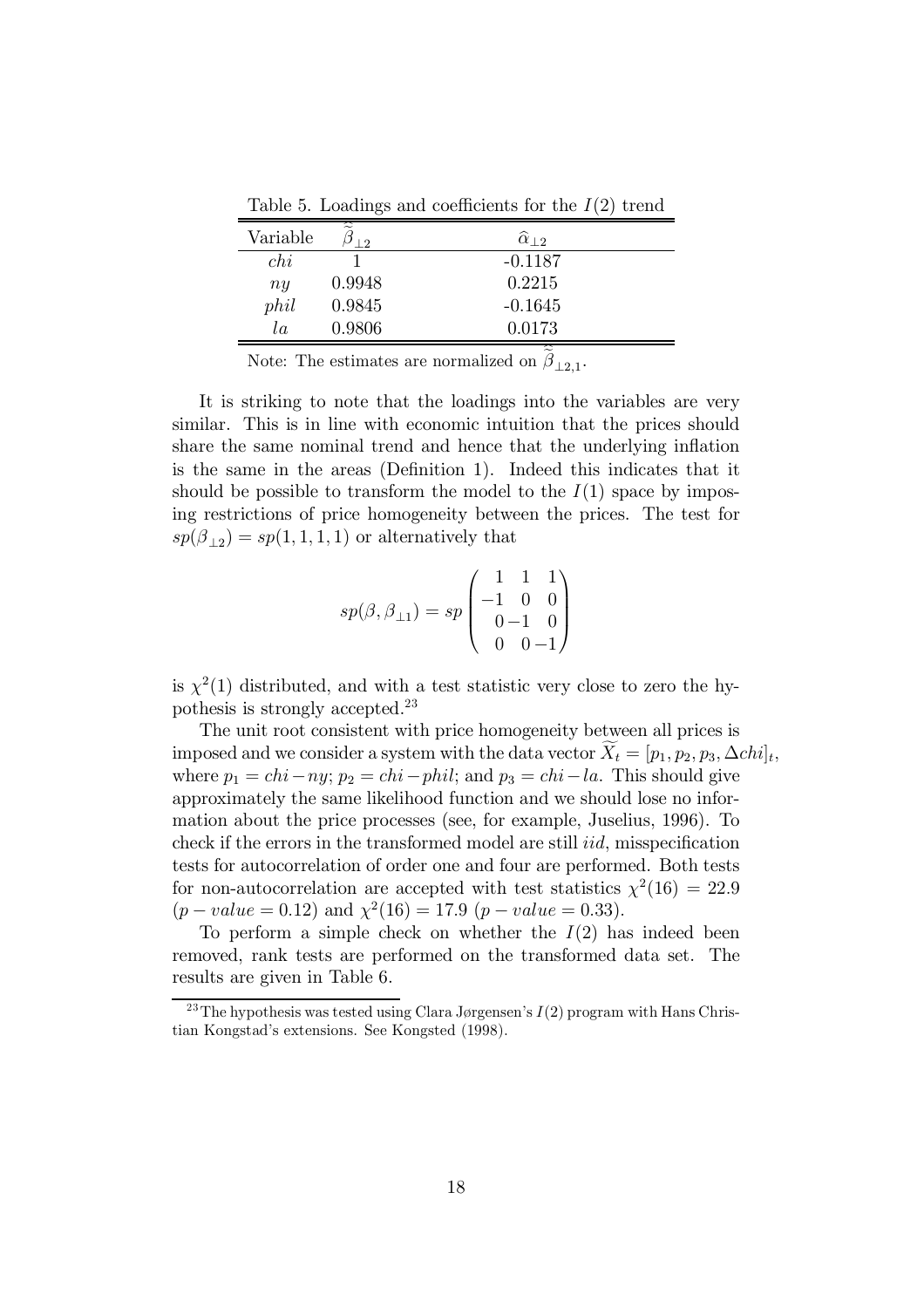|                     |       |                   |       |                             | $\frac{1}{2}$ |       |  |  |  |
|---------------------|-------|-------------------|-------|-----------------------------|---------------|-------|--|--|--|
| $p - r$             | $\,r$ | (r)<br>$Q(s_1,r)$ |       |                             |               |       |  |  |  |
| 4                   |       | 1334.3            | 824.2 | 554.0                       | 325.1         | 116.2 |  |  |  |
|                     |       | 111.6             | 90.3  | 72.7                        | 59.5          | 49.9  |  |  |  |
| 3                   |       |                   | 739.9 | 458.7                       | 237.9         | 30.9  |  |  |  |
|                     |       |                   | 67.0  | 51.4                        | 40.2          | 31.9  |  |  |  |
| 2                   | 2     |                   |       | 356.5                       | 131.3         | 8.3   |  |  |  |
|                     |       |                   |       | 33.2                        | 23.6          | 17.8  |  |  |  |
|                     | 3     |                   |       |                             | 126.5         | 2.9   |  |  |  |
|                     |       |                   |       |                             | 11.1          | 7.5   |  |  |  |
| $s_2 = p - r - s_1$ |       |                   | 3     | $\mathcal{D}_{\mathcal{L}}$ |               |       |  |  |  |

Table 6. Rank test for the joint hypothesis  $O(s_1, r)$ 

Note: See Table 4.

Evidence from the tests reported above suggests that indeed the  $I(2)$ trend has been removed. The Trace test indicates  $r = 1$  cointegration relation but with  $r = 2$  as a borderline case. The four largest roots in the companion matrix in the unrestricted model are all real: 0.99; 0.98; 0.96; 0.68. The question is whether or not 0.96 is a unit root. Consistent with the results from the  $I(2)$  analysis  $r = 2$  is chosen for the further analysis. This choice seems to be appropriate, also given the evidence from the sensitivity analysis reported later. The data in the transformed system are illustrated in Figure 2.



Figure 2: Transformed data.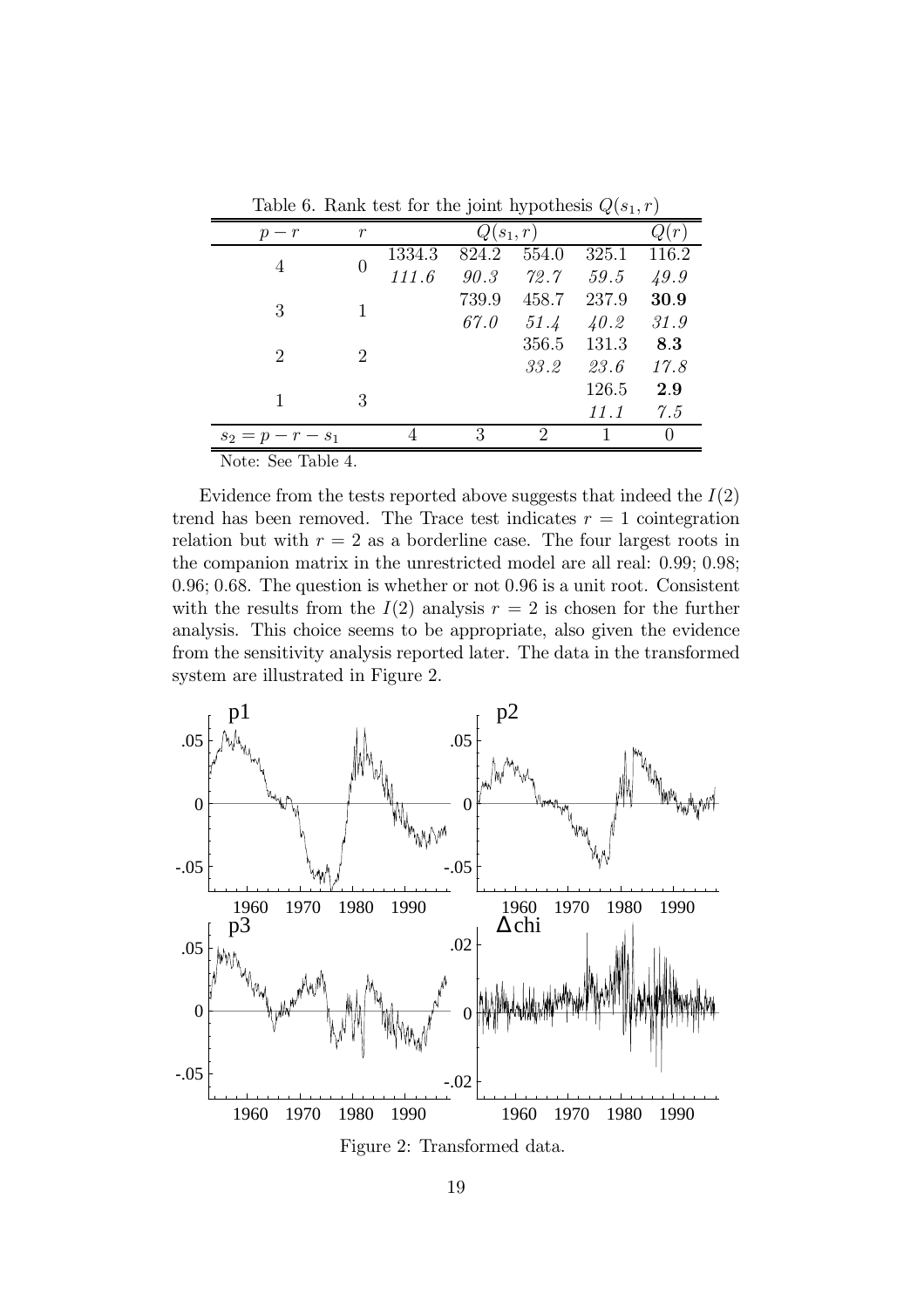Notice that the transformation could be made using any other area as numeraire. In this case the inflation rate from the numeraire area would be included in the system. This was tried and did not alter the results to a great extent as reported in the sensitivity analysis in section 4.3.

To identify the cointegrating space, hypotheses concerning Definitions 2 and 3 as well as hypotheses regarding long-run exclusion, stationarity and adjustment to long-run relations are tested. The first four hypotheses tested concern exclusion from the cointegrating space. These are reported in Table 7.

|                   | $p_{1}$ | $p_2$  | $p_3$    | $\Delta chi$   | const. |                                       | <i>p</i> -value |
|-------------------|---------|--------|----------|----------------|--------|---------------------------------------|-----------------|
| $\mathcal{H}_1$ : |         | $\ast$ | $\ast$   | $\ast$         | $\ast$ | $) \in sp(\beta)$ $\chi^2(2) = 15.56$ | [0.00]          |
|                   |         | $\ast$ | $\ast$   | $\ast$         | $\ast$ |                                       |                 |
| $\mathcal{H}_2$ : | $\ast$  | 0      | $\ast$   | $\ast$         | $\ast$ | $) \in sp(\beta)$ $\chi^2(2) = 17.88$ | [0.00]          |
|                   |         |        | $\ast$   | $\ast$         | $\ast$ |                                       |                 |
| $\mathcal{H}_3$ : | $\ast$  | $\ast$ | $\theta$ | $\ast$         | $\ast$ | $) \in sp(\beta)$ $\chi^2(2) = 5.85$  | [0.05]          |
|                   | $\ast$  | $\ast$ | $\Omega$ | $\ast$         | $\ast$ |                                       |                 |
| $\mathcal{H}_4$ : | $\ast$  | $\ast$ | $\ast$   | 0              | $\ast$ | $) \in sp(\beta)$ $\chi^2(2) = 79.32$ | [0.00]          |
|                   | $\ast$  | $\ast$ | $\ast$   | $\overline{0}$ | $\ast$ |                                       |                 |

Table 7. Tests for exclusion from stationary relations

It appears that  $p_3$ , i.e. the price differential between the Chicago and the Los Angeles areas, are not significant in the long-run relations. The hypothesis of exclusion of the constant was also tested and rejected with test statistic  $\chi^2(2) = 57.02$  (p – value = 0.00).

Tests of hypotheses regarding the PPP (Definition 2) and (constant) stationarity of the inflation rate are given in Table 8. The hypotheses  $\mathcal{H}_8 - \mathcal{H}_{10}$  are hypotheses about the PPP between areas not including Chicago. All of the hypotheses are rejected.

|                            |     | $p_1$ | $p_2$             | $p_3$        | $\Delta chi$ | const. |                          |                                                                                       | <i>p</i> -value |
|----------------------------|-----|-------|-------------------|--------------|--------------|--------|--------------------------|---------------------------------------------------------------------------------------|-----------------|
| $\mathcal{H}_5$ :          |     |       | $(1 \ 0 \ 0)$     |              | - 0          | $\ast$ | $\epsilon$ = $sp(\beta)$ | $\chi^2(2) = 19.41$                                                                   | [0.00]          |
| $\mathcal{H}_6$ :          | ( 0 |       | $1 \quad 0$       |              | $\theta$     | ∗      |                          | $\chi^2(2) = 16.68$                                                                   | [0.00]          |
| $\mathcal{H}_7$ :          | ( 0 |       | $\hspace{0.6cm}0$ | $\mathbf{1}$ | $\theta$     | ∗      |                          | $\Rightarrow$ $sp(\beta)$ $\chi^2(2) = 15.50$                                         | [0.00]          |
| $\mathcal{H}_8$ :          |     |       | $(1 -1 0)$        |              | -0           | ∗      |                          | $) \in sp(\beta)$ $\chi^2(2) = 16.71$                                                 | [0.00]          |
| $\mathcal{H}_9$ :          |     | (1    | $0 -1$            |              | $\theta$     | ∗      | $\theta \in sp(\beta)$   | $\chi^2(2) = 19.06$                                                                   | [0.00]          |
| $\mathcal{H}_{10}$ : $( 0$ |     |       | $1 - 1$           |              | $\theta$     | ∗      |                          | $\chi^2(2) = 18.06$                                                                   | [0.00]          |
| $\mathcal{H}_{11}: (0)$    |     |       | $\overline{0}$    | $\bigcup$    |              | $\ast$ |                          | $\left( \begin{array}{cc} 0 \end{array} \right) \in sp(\beta) \quad \chi^2(2) = 6.24$ | [0.04]          |

Table 8. Tests for the PPP and stationary inflation rate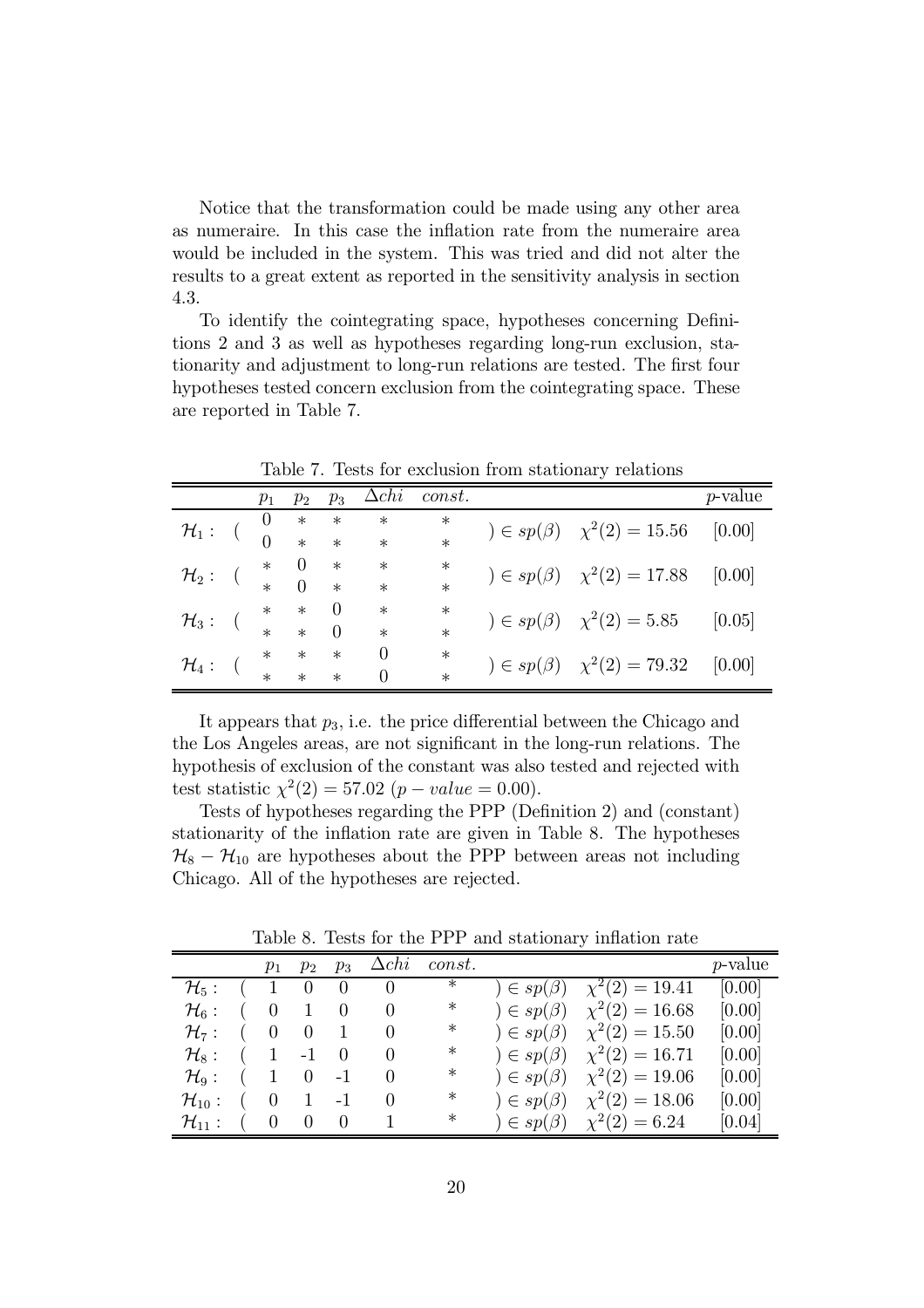Hypotheses regarding the PPP with adjustment (Definition 3) are given in Table 9. These are tested with and without a constant in the relations. The presence of a constant could imply that the indices start at different levels. Note, however, that even though the indices start at the same level convergence can take place if the "true" price levels are different.

|                        |                | $p_1$                    | $p_2$          | $p_3$          | $\Delta chi$ | const.         |                   |                     | <i>p</i> -value |
|------------------------|----------------|--------------------------|----------------|----------------|--------------|----------------|-------------------|---------------------|-----------------|
| $\mathcal{H}_{12}$ :   |                | (1                       | $\overline{0}$ | $\Omega$       | ∗            | $\theta$       | $) \in sp(\beta)$ | $\chi^2(2) = 19.46$ | [0.00]          |
| $\mathcal{H}_{12}^c$ : |                | (1)                      | $\overline{0}$ | $\theta$       | ∗            | ∗              | $) \in sp(\beta)$ | $\chi^2(1) = 0.11$  | [0.73]          |
| $\mathcal{H}_{13}$ :   | $\overline{a}$ | $\overline{\phantom{0}}$ | $\mathbf{1}$   | $\overline{0}$ | $\ast$       | $\overline{0}$ | $) \in sp(\beta)$ | $\chi^2(2) = 16.75$ | [0.00]          |
| $\mathcal{H}_{13}^c$ : |                | ( 0                      | $\mathbf{1}$   | $\overline{0}$ | ∗            | $\ast$         | $\in sp(\beta)$   | $\chi^2(1) = 0.95$  | [0.33]          |
| $\mathcal{H}_{14}$ :   |                | ( 0                      | $\theta$       | 1              | ∗            | $\overline{0}$ | $\in sp(\beta)$   | $\chi^2(2) = 15.27$ | [0.00]          |
| $\mathcal{H}_{14}^c$ : | $\overline{a}$ | $\theta$                 | $\overline{0}$ | 1              | ∗            | ∗              | $) \in sp(\beta)$ | $\chi^2(1) = 4.74$  | [0.03]          |
| $\mathcal{H}_{15}$ :   | $\overline{a}$ | $\mathbf{1}$             | $-1$           | $\Omega$       | ∗            | $\overline{0}$ | $\in sp(\beta)$   | $\chi^2(2) = 14.47$ | [0.00]          |
| $\mathcal{H}_{15}^c$ : | $\sqrt{2}$     | $\mathbf{1}$             | $-1$           | $\Omega$       | ∗            | ∗              | $\in sp(\beta)$   | $\chi^2(1) = 0.09$  | [0.76]          |
| $\mathcal{H}_{16}$ :   | $\overline{a}$ | $\mathbf{1}$             | $\overline{0}$ | $-1$           | ∗            | $\overline{0}$ | $) \in sp(\beta)$ | $\chi^2(2) = 17.85$ | [0.00]          |
| $\mathcal{H}_{16}^c$ : | $\overline{a}$ | $\mathbf{1}$             | $\overline{0}$ | $-1$           | ∗            | ∗              | $) \in sp(\beta)$ | $\chi^2(1) = 2.43$  | [0.12]          |
| $\mathcal{H}_{17}$ :   | $\overline{a}$ | $\theta$                 | $\mathbf{1}$   | $-1$           | ∗            | 0              | $\in sp(\beta)$   | $\chi^2(2) = 18.02$ | [0.00]          |
| $\mathcal{H}_{17}^c$ : |                | $\theta$                 | $\mathbf 1$    | $-1$           | ∗            | ∗              | $\in sp(\beta)$   | $\chi^2(1) = 5.68$  | [0.02]          |

Table 9. Tests for the PPP with adjustment

Hypotheses of the PPP with adjustment are accepted between the areas  $chi - ny$ ,  $chi - phi$ ,  $ny - phi$  and  $ny - la$  when allowing for a constant in the stationary relation. The hypotheses are rejected for  $chi - la$  and  $phi - la$ . All in all this indicates that when testing the PPP distance matters which, is in line with economic intuition and the findings in the studies of LOP mentioned in the introduction. Furthermore, adjustment of price levels seems to have taken place between the areas of Chicago, New York and Philadelphia but not with the level in the Los Angeles area. There does, however, seem to be some adjustment between prices in New York and Los Angeles, but it should be kept in mind that  $p_3$  is not significant in the stationary relations.

Finally, it is tested whether the variables adjust to the long-run relations. This seem to be the case for all of them as can be seen in Table 10.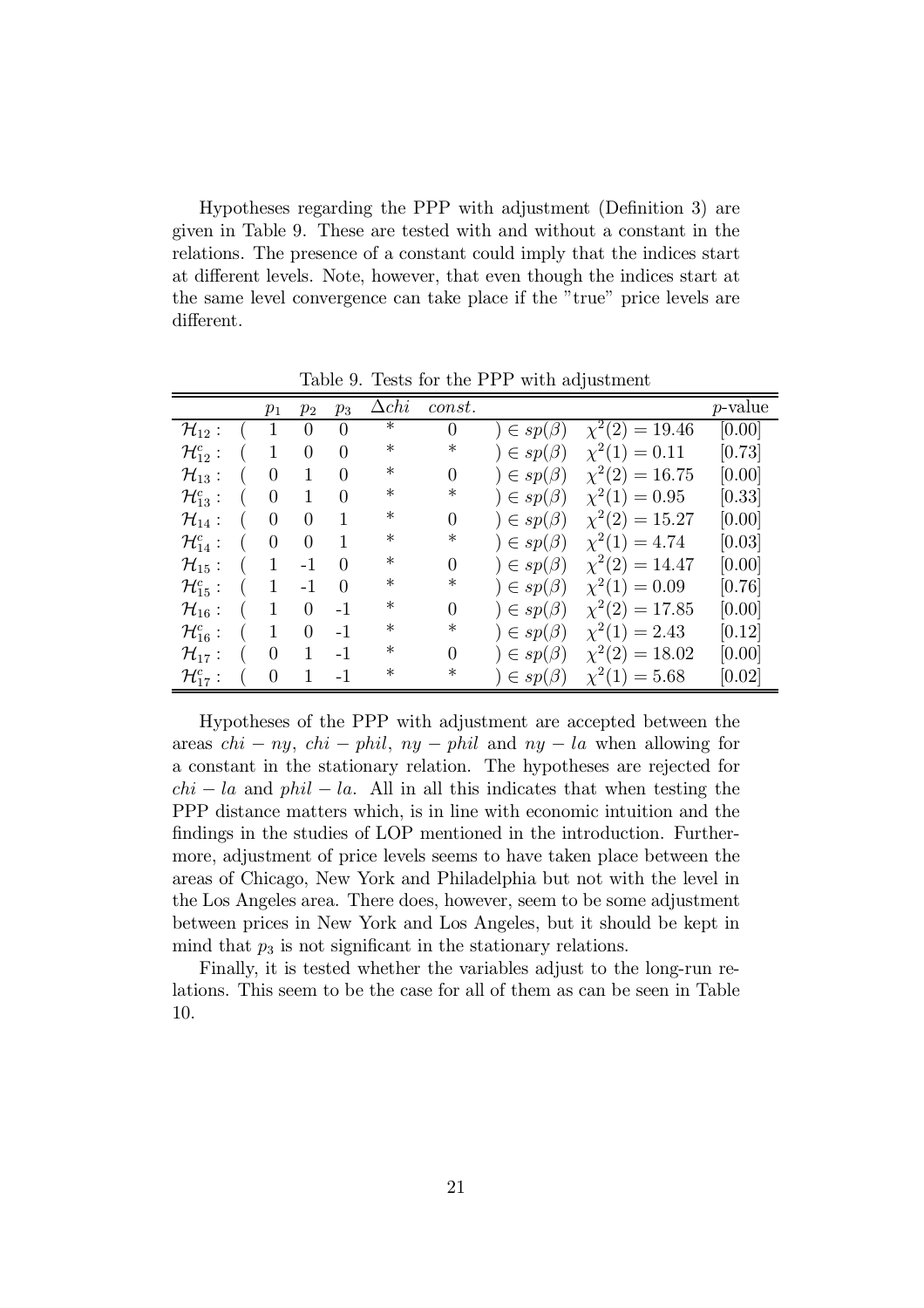|                      |  | $\Delta p_1$ | $\Delta p_2$     | $\Delta p_3$ | $\Delta^2chi$ |                                        | $p$ -value |
|----------------------|--|--------------|------------------|--------------|---------------|----------------------------------------|------------|
|                      |  |              | $\ast$           | $\ast$       | $\ast$        | $) \in sp(\alpha)$ $\chi^2(2) = 11.86$ | [0.00]     |
| $\mathcal{H}_{18}$ : |  | $\ast$       | $\ast$           | $\ast$       |               |                                        |            |
| $\mathcal{H}_{19}$ : |  | $\ast$       | $\left( \right)$ | $\ast$       | $\ast$        | $) \in sp(\alpha)$ $\chi^2(2) = 23.79$ | [0.00]     |
|                      |  | $\ast$       | 0                | $\ast$       | $\ast$        |                                        |            |
| $\mathcal{H}_{20}$ : |  | $\ast$       | $\ast$           | 0            | $\ast$        | $) \in sp(\alpha)$ $\chi^2(2) = 10.49$ | [0.00]     |
|                      |  | $\ast$       | $\ast$           | 0            | $\ast$        |                                        |            |
| $\mathcal{H}_{21}$ : |  | $\ast$       | $\ast$           | $\ast$       | 0             | $) \in sp(\alpha)$ $\chi^2(2) = 53.59$ | [0.00]     |
|                      |  | $\ast$       | $\ast$           | $\ast$       | 0             |                                        |            |

Table 10. Tests for adjustment to long-run relations

The complete cointegration space is identified as the joint hypothesis  $\{\mathcal{H}_{12}^c, \mathcal{H}_{13}^c\}$ , which in turn coincides with  $\mathcal{H}_3$  since it is just a matter of normalization. The identified space implies the following relations: $^{24}$ 

$$
chi = ny- 41.212 \Delta chi + 0.144 \n (4.390) (0.019) \n chi = phi1 - 22.396 \Delta chi + 0.082 \n (26) (2.256) (0.010)
$$

### 4.3 Sensitivity analyses

When making empirical analyses using econometric models, one always has to make some choices with respect to the model specification. Tests can help but it is rarely the case that it is absolutely clear how the model should be specified. This section contains a discussion of the sensitivity of the results regarding the number of cointegration relations and common  $I(2)$  trends with respect to inclusion of the impulse dummies, the chosen lag length, the sample period and the transformation of the system with the Chicago area as numeraire. Also the sensitivity with respect to exclusion of  $p_3$  in the transformed model - given  $r = 2$  - is discussed.

First, however, a brief remark regarding the deterministic term. Prior to the analysis reported in this paper, the same experiments were conducted using a model allowing for a linear trend in the cointegrating relations and an unrestricted constant. Evidence was found in favor of one common  $I(2)$  trend, one  $I(1)$  trend and two cointegration relations. A transformation of the system similar to the one in the present analysis eliminated the  $I(2)$  trend and the Trace statistics for the transformed system revealed clear evidence of two cointegrating relations. Furthermore, a  $\chi^2$  test strongly accepted the exclusion of  $p_3$ . The two identified stationary relation were similar to (26) and the trend was not significant

<sup>&</sup>lt;sup>24</sup>Numbers in brackets are standard errors.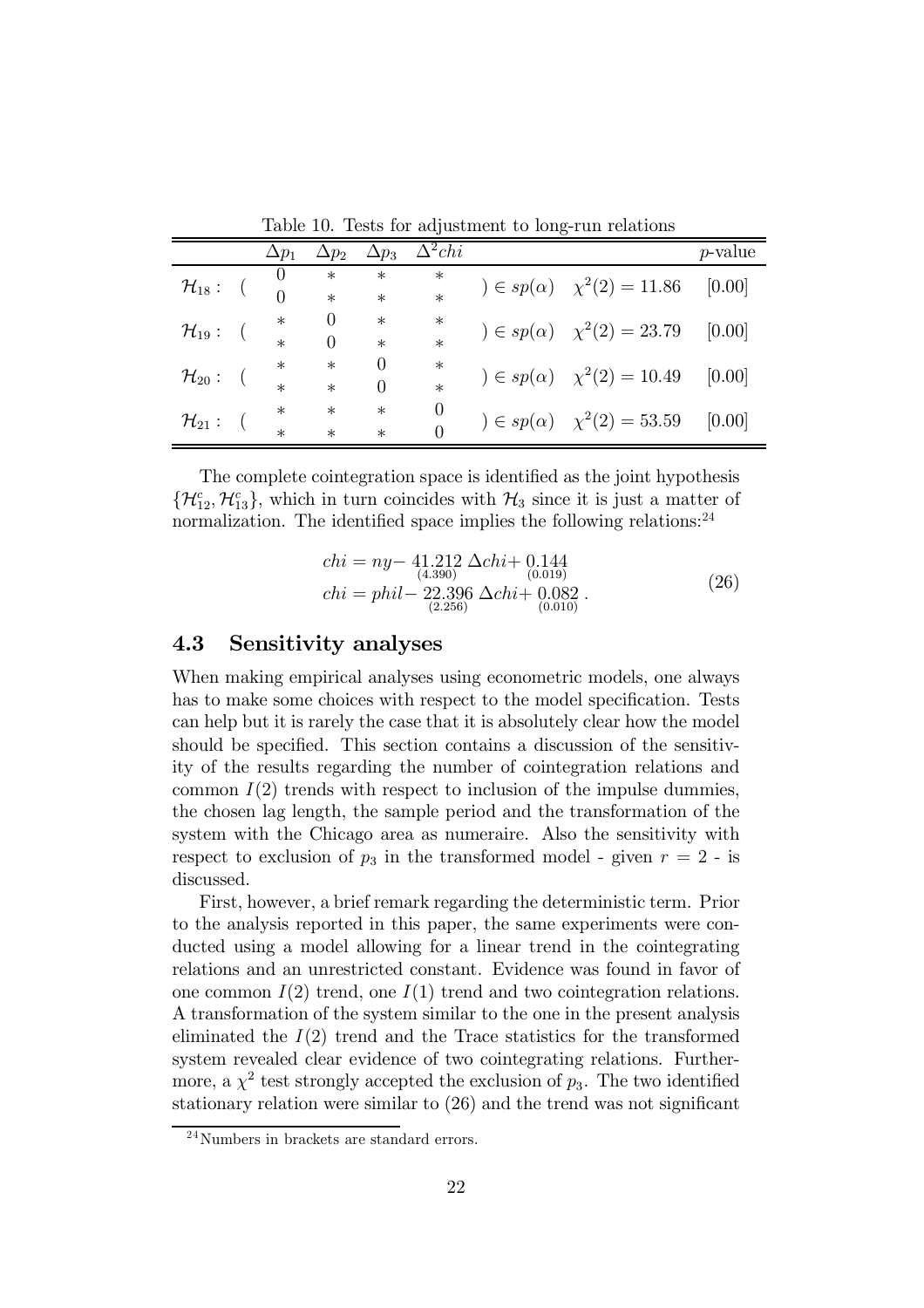in any of them. A test for restricting the constant to the  $\beta$ -space was strongly accepted with  $p-value = 0.35$ .

Dummies. It should be noted that without the inclusion of the four dummies in the system the Lagrange-Multiplier tests for non-autocorrelation of order one were rejected in the original as well as in the transformed system. Hence, it is doubtful whether the residuals are in fact *iid*. Having mentioned this, the inclusion of dummies does not change anything with respect to the conclusions. The first hypothesis accepted in the  $I(2)$  case is for  $(r, s_1, s_2) = (2, 1, 1)$ . In the transformed system the Trace statistic for the hypothesis of more than one cointegration relation rises slightly but is still a borderline case. The hypothesis of exclusion of  $p_3$ is accepted with  $p-value = 0.05$ .

**Lags.** The model was estimated with  $k = 4, 5, 6$  lags and the relevant hypotheses were tested. Also with respect to the number of lags the results seem to be quite robust. In all cases the  $I(2)$  analyses provided evidence of  $(r, s_1, s_2) = (2, 1, 1)$ . The Trace tests in the  $I(1)$  model seem to decrease the more lags were included, and the relevant statistics were still borderline cases. For  $k = 4$ , the hypothesis for excluding  $p_3$  from the stationary relations was rejected with  $P - value = 0.03$  but was accepted for  $k = 5, 6$ .

The choice of *chi* as numeraire. The model was estimated three times using each of the areas as transformation variable. In all cases rank tests indicated that the transformations removed the  $I(2)$ ness from the system. When using  $ny$  and  $phil$  as numeraire, the results were quite robust, i.e. the trace tests indicated that  $r = 2$  was a borderline case and in both cases the variable including la could be tested out of the cointegration space. In the case where la was used as numeraire the test for  $r = 2$  was clearly accepted. None of the variables were insignificant, which indicate that when making the transformation from the  $I(2)$  to the  $I(1)$  space similar to the one made in this analysis, one should carefully choose which variable to use as numeraire.

Sample period. The final sensitivity analysis performed here is with respect to the sample period. The analysis is made by fixing an initial period of 20 years and then adding one year of observations recursively. Hence, 25 point estimates were made. Furthermore, the model was estimated for the last 26 years of the sample only, i.e. from 1972 to 1997. Rank tests for the joint hypothesis of the number of cointegration relations and the number of  $I(2)$  trends are performed successively following the same principle as for the  $I(1)$  case of Hansen and Johansen (1999). In all cases but two - the periods ending in 1979 and 1980 the rank tests indicated that one common  $I(2)$  trend is present in the data. In the latter two cases the test statistics were borderline cases.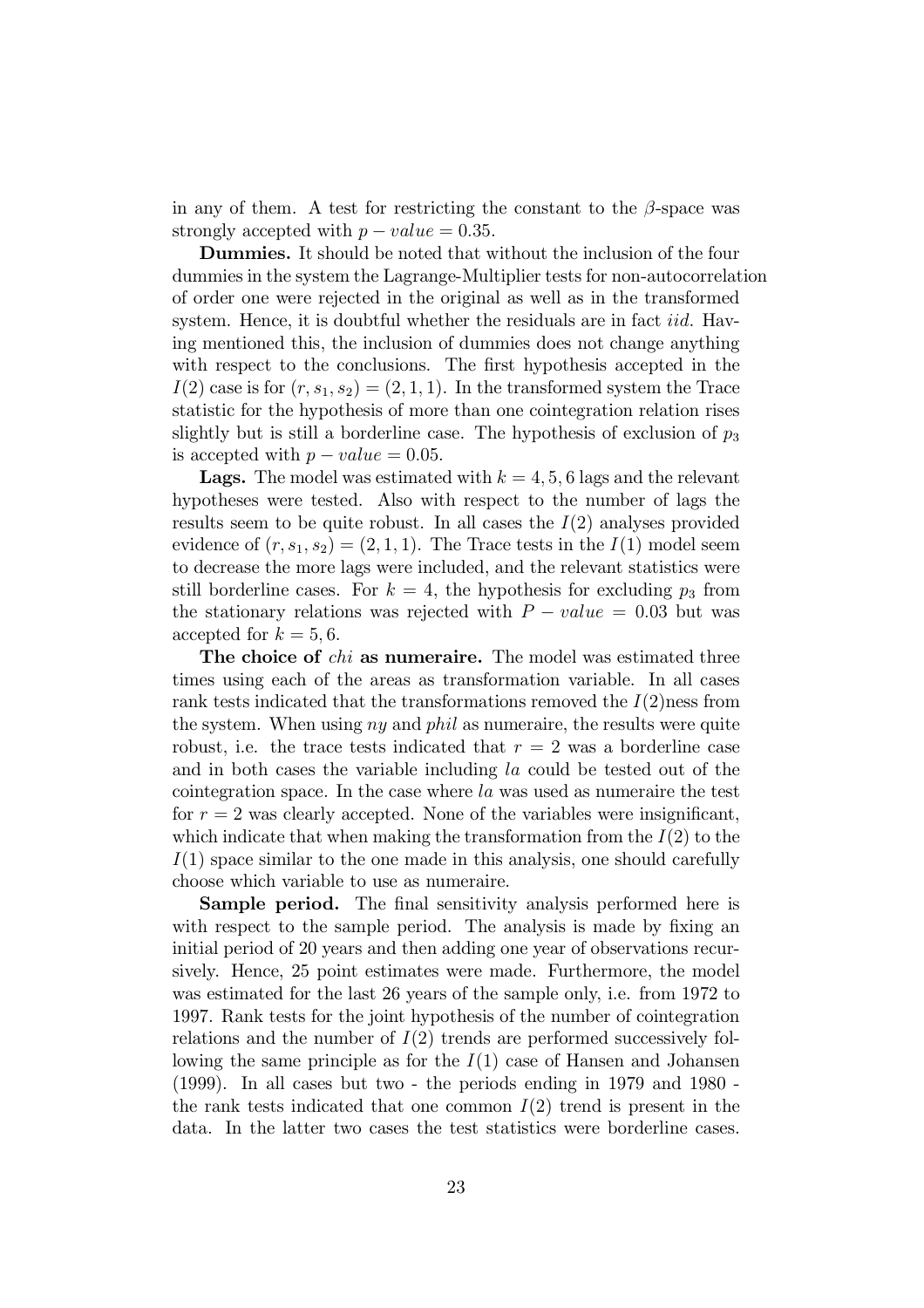The recursively performed Trace tests for the hypothesis of  $r = 2$  in the transformed model are given in Figure 3.



Figure 3. Recursive Trace tests for the hypothesis of  $r = 2$ .

In 14 cases the outcome of the Trace test supports the choice of two cointegration relations, and especially when the latter period is included in the sample the test seems supportive. This indicates that the choice of  $r = 2$  in the transformed model is indeed appropriate, although it should be mentioned that the Trace statistic when estimating the model for the last 26 years is a borderline case with a value a bit lower than the critical. With respect to exclusion of  $p_3$  the hypothesis is accepted in 17 out of the 25 cases in the recursive analysis and also when estimating the model only for the latter period.

All in all the results obtained in this paper seem to be quite robust with respect to the specification of the model and the chosen sample period.

## 5 Conclusion

Does the PPP hold within the US? The evidence from the analysis in this paper indicates that when allowing for adjustment of price levels, it does hold between areas which are geographically close to each other but not between areas far apart.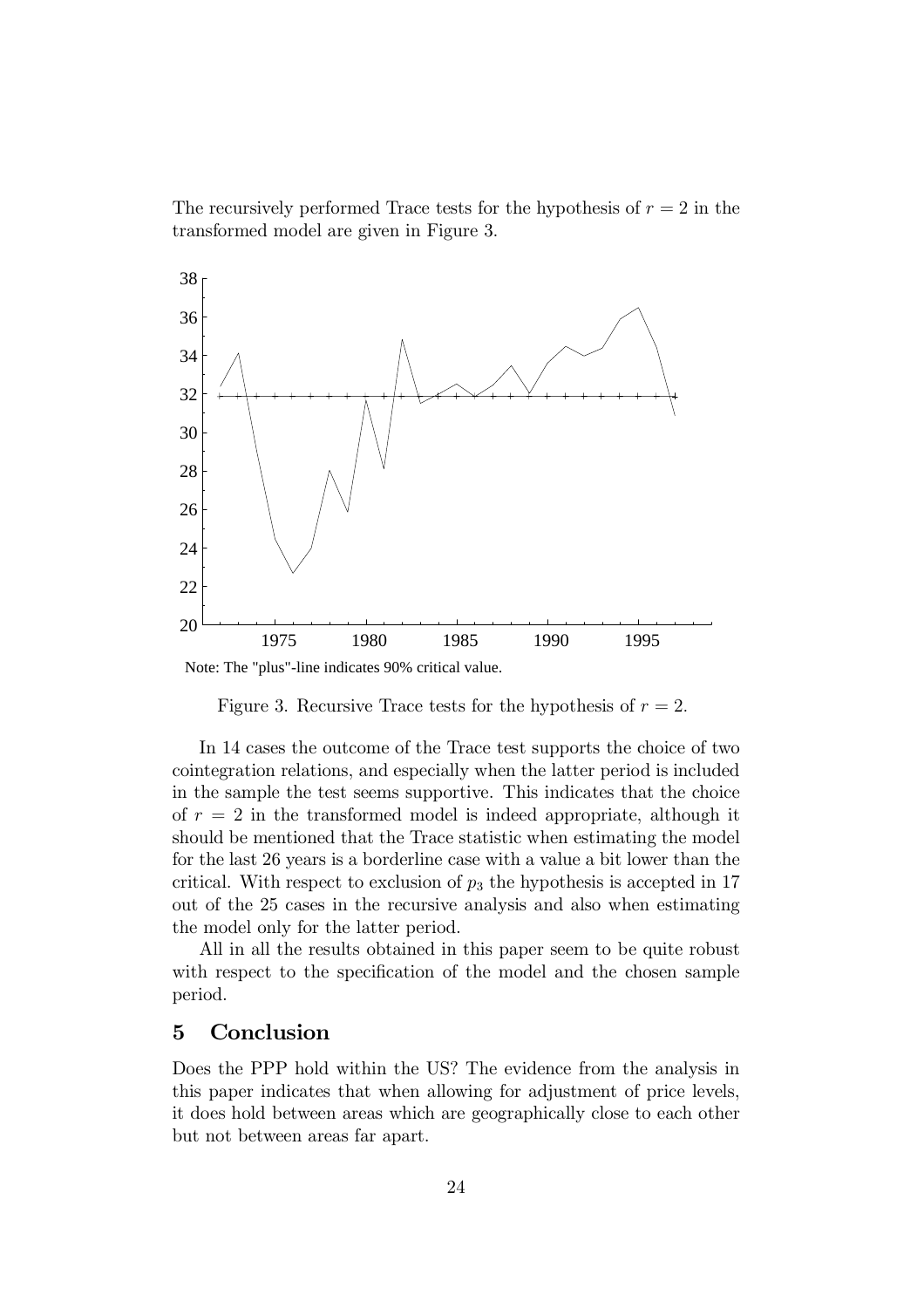The empirical analysis is made on the basis of three introduced definitions. Whereas one of them - although not formally defined - has been applied in more empirical studies the other two are new (to the best of my knowledge) in the literature. Definition 1 introduces the concept of sharing underlying inflation. This is the case if price indices share a common  $I(2)$  trend with the same impact. Definition 3 allows for price levels to adjust and is related to the concept of multicointegration in the cointegrated VAR model for  $I(2)$  variables. It can be interpreted in terms of optimizing agents (policy makers) seeking integration of markets.

The price indices analyzed here seem to share one common  $I(2)$  trend with the same impact on all variables. Hence, it is concluded that the underlying inflation has been the same in the areas of Chicago, New York, Philadelphia and Los Angeles. Furthermore, evidence is found in favor of two cointegration vectors. These can be identified as relations between the areas of Chicago and New York and between Chicago and Philadelphia. This suggests that price levels in these areas have adjusted to each other whereas the price level in the Los Angeles area seems to be more independent from the others. Hence, in accordance with other studies of the LOP and PPP, the evidence is that distance matters. A comprehensive sensitivity analysis reveals that the results are quite robust with respect to the specification of the statistical model.

The present analysis can be considered a benchmark case for what can be expected to happen with respect to PPP within the euro area. It suggests that there is reason to believe that the underlying inflation might be the same in the long run. On the other hand, there is no reason to expect that the PPP will hold between all the countries even though price levels can be expected to adjust between countries close to each other. Whether structural differences between the US and the euro area will lead to other conclusions is an issue which will be left for future research.

#### References

- [1] Anderson, T.W. (1951) 'Estimating linear restrictions on regression coefficients for multivariate normal distributions', Annals of Mathematical Statistics, 22(3), 327-351.
- [2] Bayoumi, T. & MacDonald, R. (1998), 'Deviations of exchange rates from purchasing power parity: A story featuring two monetary unions', Working Paper No. 98/69, International Monetary Fond.
- [3] Breuer, J.B. (1994), 'An assessment of the evidence on purchasing power parity', ch. 7 in Williamson, J. (ed.), Estimating Equilibrium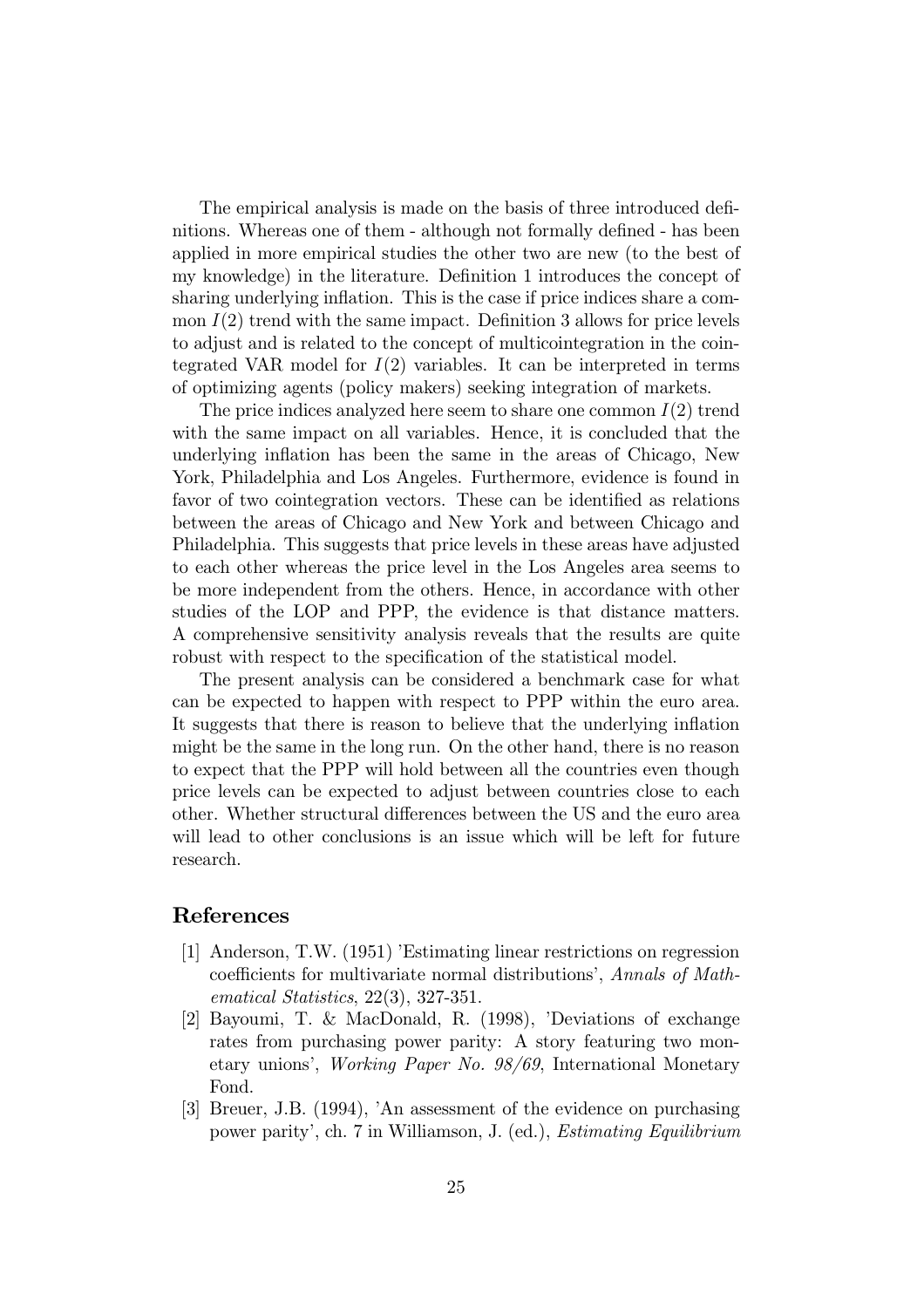Exchange Rates, Institute for International Economics, Washington DC.

- [4] Cassel, G. (1922), Money and Foreign Exchange after 1914, Macmillan.
- [5] Doornik, J.A. & Hendry, D.F. (1996), GiveWin. An Interface to Empirical Modelling, International Thomson Business Press.
- [6] Doornik, J.A. & Hendry, D.F. (1997), Modelling Dynamic Systems Using PcFiml 9.0 for Windows, International Thomson Business Press.
- [7] Engle, C. & Rogers, J.H. (1996), 'How wide is the border?', American Economic Review, 86, 1112-1125.
- [8] Engle, C. & Rogers, J.H. (2001), 'Violating the law of one price: Should we make a federal case out of it?', Journal of Money, Credit and Banking, 33(1), 1-15.
- [9] Engle, R.F. & Granger, C.W.J. (1987), 'Co-integration and error correction: Representation, estimation and testing', Econometrica, 55(2), 251-276.
- [10] Engle, R.F., Hendry, D.F. & Richard J.-F. (1983), 'Exogeneity', Econometrica, 51, 277-304.
- [11] Froot, K.A. & Rogoff, K. (1995), 'Perspectives on PPP and longrun real exchange rates', ch. 32. in Grossman, G.M. & Rogoff, K., Handbook of International Economics. Volume III, Elsevier.
- [12] Gregory, A.W. (1994), 'Testing for cointegration in linear quadratic models', Journal of Business and Economic Statistic, 12(3), 347- 360.
- [13] Gregory, A.W., Pagan, A.R. & Smith, G.W. (1993), 'Estimating linear quadratic models with integrated processes', Ch. 15 in Phillips, P.C.B. (ed.), Models, Methods, and Applications of Econometrics: Essays in Honor of A.R. Bergstrom, Blackwell.
- [14] Haavelmoo, T. (1944), 'The probability approach in econometrics', Econometrica, 12, suppl., 1-118.
- [15] Hansen, H. & Johansen, S. (1999), 'Some test for parameter constancy in cointegrated VAR-models', Econometrics Journal, 2, 26- 52.
- [16] Hansen, H. & Juselius, K. (1995), CATS in RATS. Cointegration analysis of time series, Estima.
- [17] Hansen, E. & Rahbek, A. (1998), 'Stationarity and asymptotics of multivariate ARCH time series with an application to robustness of cointegration analysis', Reprint 12, Department of Theoretical Statistics, University of Copenhagen.
- [18] Johansen, S. (1988), 'The statistical analysis of cointegration vectors', Journal of Economic Dynamics and Control, 12(2), 231-254.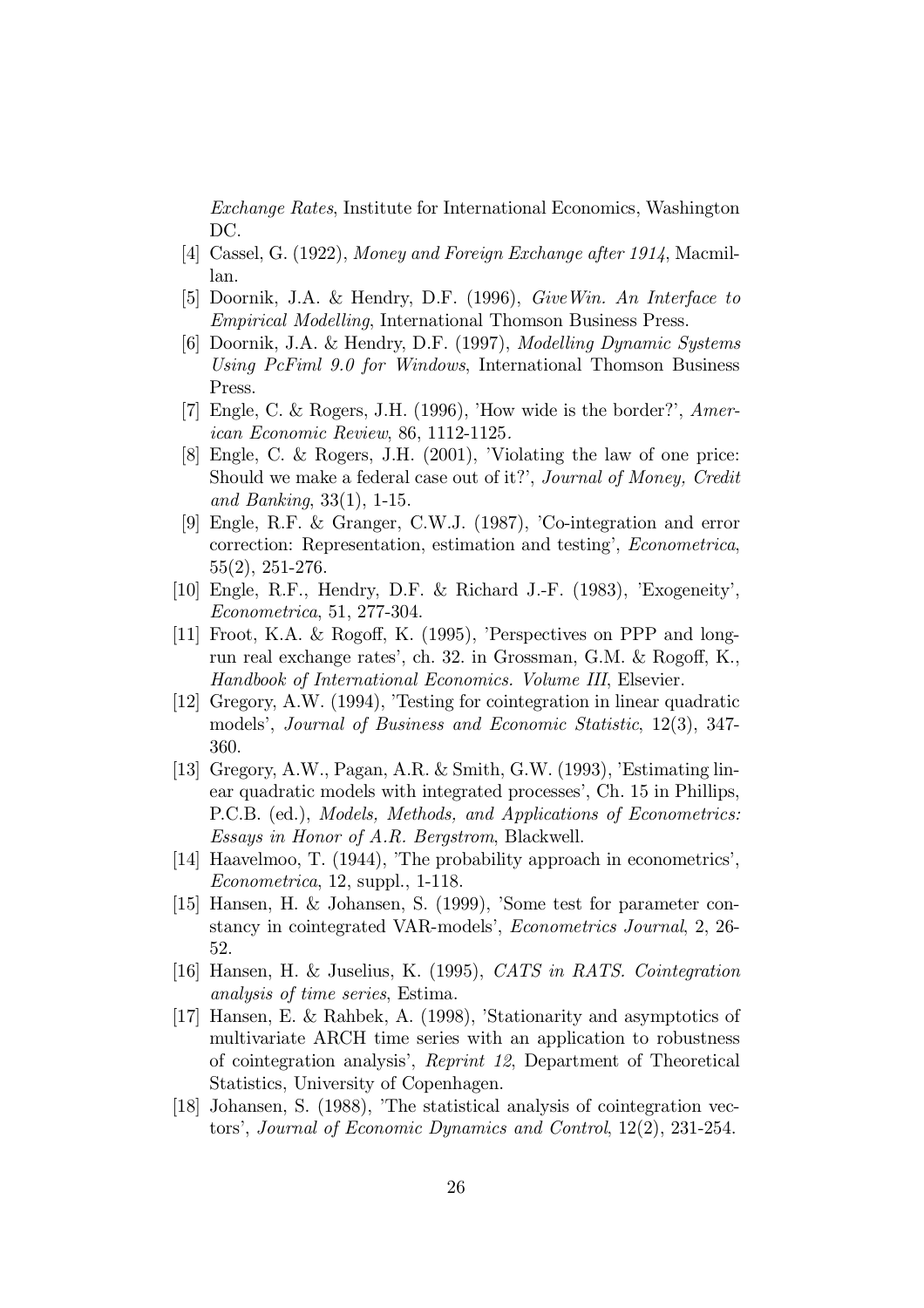- [19] Johansen, S. (1991), 'Estimation and hypothesis testing of cointegration vectors in gaussian vector autoregressive models', Econometrica, 59(6), 1551-1580.
- [20] Johansen, S. (1996), Likelihood Based inference in Cointegrated Vector Autoregressive Models, 2nd edition, Oxford University Press.
- [21] Johansen, S. (1997), 'Likelihood analysis of the I(2) model', Scandinavian Journal of Statistics, 24, 433-462.
- [22] Johansen, S. (2000), 'A Bartlett correction factor for tests on the cointegrating relations', Econometric Theory, 16(5), 740-778.
- [23] Johansen, S. & Juselius, K. (1990), 'Maximum likelihood estimation and the inference on cointegration - with applications to the demand for money', Oxford Bulletin of Economics and Statistics, 52(2), 169- 210.
- [24] Johansen, S. & Juselius, K. (1992), 'Testing structural hypotheses in a multivariate cointegration analysis of the PPP and the UIP for UK', Journal of Econometrics, 53, 211-244.
- [25] Johansen, S. & Juselius, K. (1994), 'Identification of the long-run and the short run structure. An application to the ISLM model', Journal of Econometrics, 63, 7-36.
- [26] Juselius, K. (1995), 'Do the purchasing power parity and uncovered interest parity hold in the long run? An example of likelihood inference in a multivariate time-series model', *Journal of Econometrics*, 69, 211-240.
- [27] Juselius, K. (1996), 'A structured VAR in Denmark under changing monetary regime', Revised version of Discussion Paper 96-02, Institute of Economics, University of Copenhagen.
- [28] Juselius, K. (1999), 'Price convergence in the medium and the long run. An I(2) analysis of six price indices', ch. 13 in Engle, R.F. & White, H. (eds.), Cointegration, Causality and Forecasting, Oxford University Press.
- [29] Jørgensen, C. (1998), 'A simulation study of the tests in the cointegrated VAR model', Unpublished Report, Institute of Economics, University of Copenhagen.
- [30] Kongsted, H.C. (1998), 'An I(2) cointegration analysis of smallcountry import price determination', Discussion Paper 98-22, Institute of Economics, University of Copenhagen.
- [31] Pantula, S.G. (1989), 'Testing for unit roots in time series data', Econometric Theory, 5, 256-271.
- [32] Parsley, D.C. & Wei, S.-J. (1996), 'Convergence to the law of one price without trade barriers or currency fluctuations', The Quarterly Journal of Economics, 111, 1211-1236.
- [33] Paruolo, P. (1996), 'On the determination of integration indices in